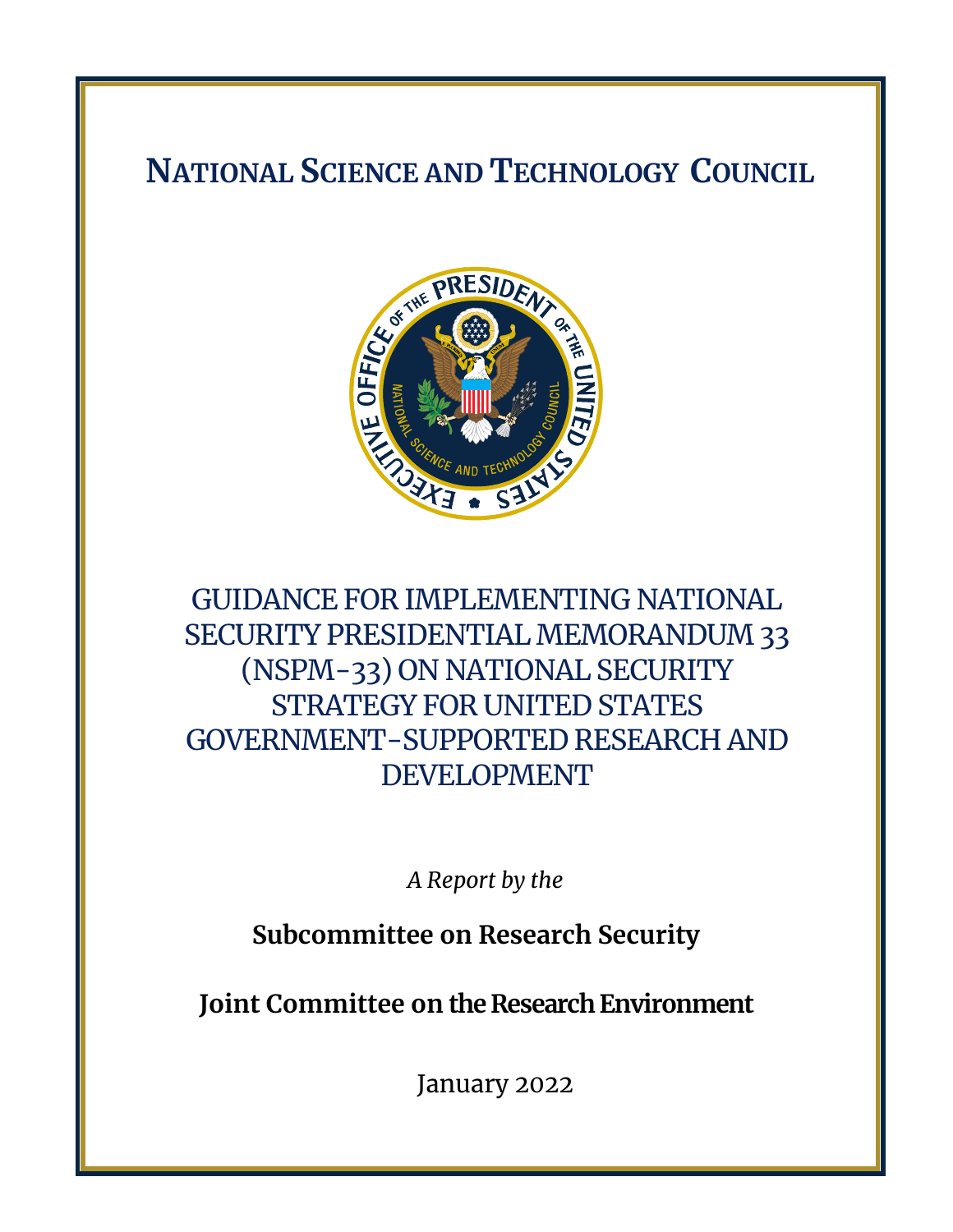## **About the National Science and Technology Council**

The National Science and Technology Council (NSTC) is the principal means by which the Executive Branch coordinates science and technology policy across the diverse entities that make up the Federal research and development enterprise. A primary objective of the NSTC is to ensure science and technology policy decisions and programs are consistent with the President's stated goals. The NSTC prepares research and development strategies that are coordinated across Federal agencies aimed at accomplishing multiple national goals. The work of the NSTC is organized under committees that oversee subcommittees and working groups focused on different aspects of science and technology. More information is available at [http://www.whitehouse.gov/ostp/nstc.](http://www.whitehouse.gov/ostp/nstc)

## **About the Office of Science and Technology Policy**

The Office of Science and Technology Policy (OSTP) was established by the National Science and Technology Policy, Organization, and Priorities Act of 1976 to provide the President and others within the Executive Office of the President with advice on the scientific, engineering, and technological aspects of the economy, national security, homeland security, health, foreign relations, the environment, and the technological recovery and use of resources, among other topics. OSTP leads interagency science and technology policy coordination efforts, assists the Office of Management and Budget with an annual review and analysis of Federal research and development in budgets, and serves as a source of scientific and technological analysis and judgment for the President with respect to major policies, plans, and programs of the Federal Government. More information is available at [http://www.whitehouse.gov/ostp.](http://www.whitehouse.gov/ostp)

## **About the Subcommittee on Research Security**

The Subcommittee on Research Security is an interagency group organized under the NSTC Joint Committee on the Research Environment (JCORE). The purpose of the Subcommittee on Research Security is to coordinate Federal Government efforts to enhance the security and integrity of America's science and technology research enterprise without compromising American values or the openness of the innovation ecosystem. The Subcommittee is focused on coordinating appropriate and effective risk management, coordinating Federal efforts to effectively communicate and provide outreach to academic and research organizations, developing guidance for agencies on security and integrity of the Federally-funded research enterprise, and developing recommended practices for academic and research organizations.

## **About this Document**

The purpose of this document is to provide guidance to Federal departments and agencies regarding their implementation of National Security Presidential Memorandum 33 on National Security Strategy for U.S. Government-Supported Research and Development.

## **Copyright Information**

This document is a work of the U.S. Government and is in the public domain (see 17 U.S.C. §105). Subject to the stipulations below, it may be distributed and copied with acknowledgment to OSTP. Copyrights to graphics included in this document are reserved by the original copyright holders or their assignees and are used here under the Government's license and by permission. Requests to use any images must be made to the provider identified in the image credits or to OSTP if no provider is identified. Published in the United States of America, 2022.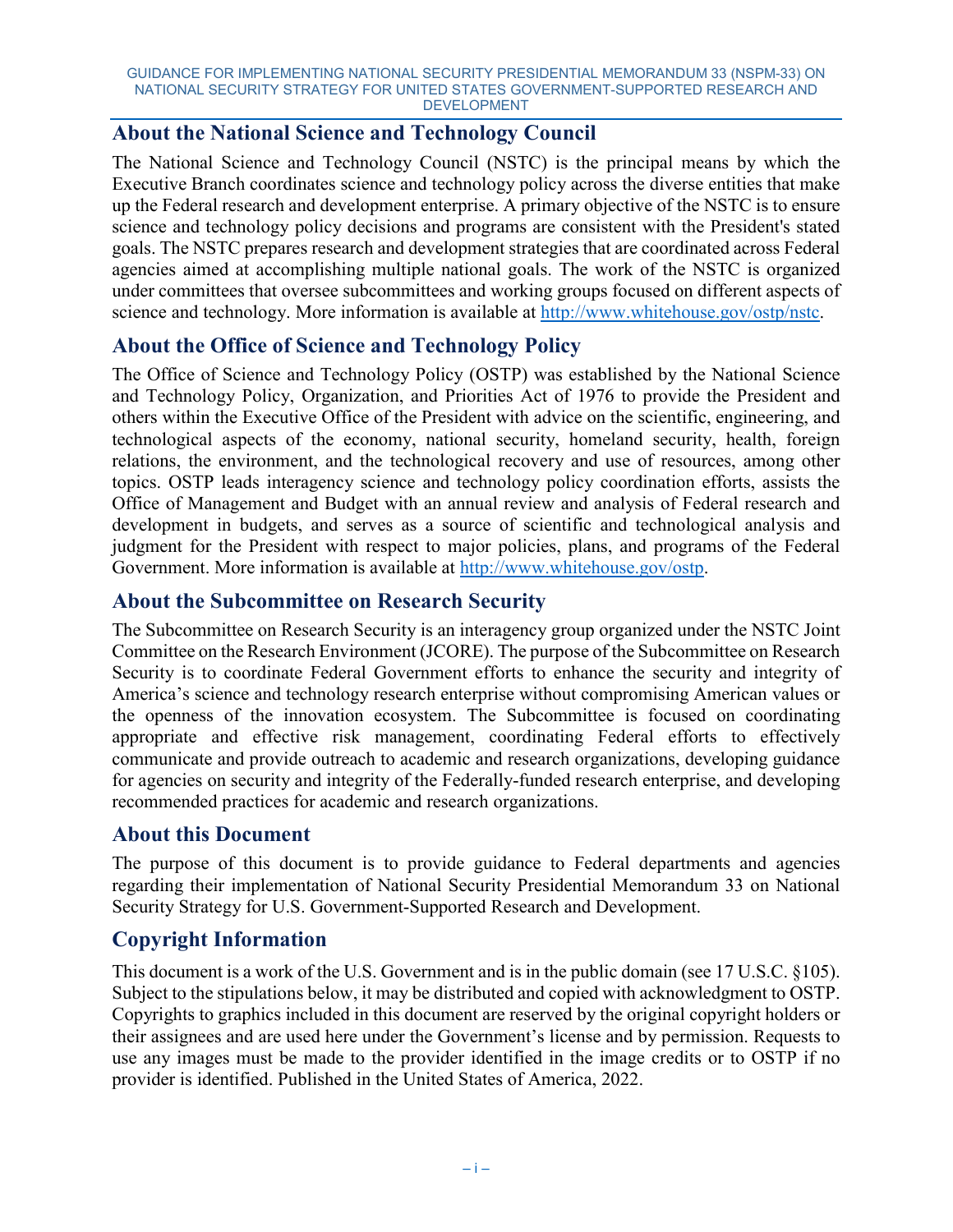## **NATIONAL SCIENCE AND TECHNOLOGY COUNCIL [AS OF DECEMBER 2021]**

*Chair*

**Eric Lander**, Director, OSTP

*Acting Executive Director* 

**Kei Koizumi**, Principal Deputy Director for Policy, OSTP

## **JOINT COMMITTEE ON THE RESEARCH ENVIRONMENT**

### *Co-Chairs*

**Geraldine Richmond,** Under Secretary for Science and Energy, Department of Energy

**Eric Lander,** Director, Office of Science and Technology Policy

**Francis Collins,** Director, National Institutes of Health

**James Olthoff,** Performing the Duties of Under Secretary of Commerce for Standards and Technology and Director, National Institute of Standards and Technology

**Sethuraman Panchanathan,** Director, National Science Foundation

## **SUBCOMMITTEE ON RESEARCH SECURITY**

### *Co-Chairs*

**Steve Binkley,** Department of Energy **Rebecca Keiser,** National Science Foundation **Mike Lauer,** National Institutes of Health **Linda Lourie,** Office of Science and Technology Policy [from June 2021] **Christina Ciocca Eller**, Office of Science and Technology Policy [from October 2021] **Aaron Miles,** Office of Science and Technology Policy [through September 2021]

### *Members*

| Department of Agriculture                      | National Institutes of Health                   |
|------------------------------------------------|-------------------------------------------------|
| Department of Defense                          | National Oceanic and Atmospheric                |
| Department of Education                        | Administration                                  |
| Department of Energy                           | National Science Foundation                     |
| Department of Homeland Security                | National Security Agency                        |
| Department of Justice                          | National Security Council staff                 |
| Department of State                            | Office of the Director of National Intelligence |
| Department of Transportation                   | Office of Management and Budget                 |
| Federal Bureau of Investigation                | Office of Science and Technology Policy         |
| Food and Drug Administration                   | United States Geological Survey                 |
| National Aeronautics and Space Administration  | United States Patent and Trademark Office       |
| National Institute of Standards and Technology |                                                 |

Significant contributors to this work also include Ryan Donohue, OSTP.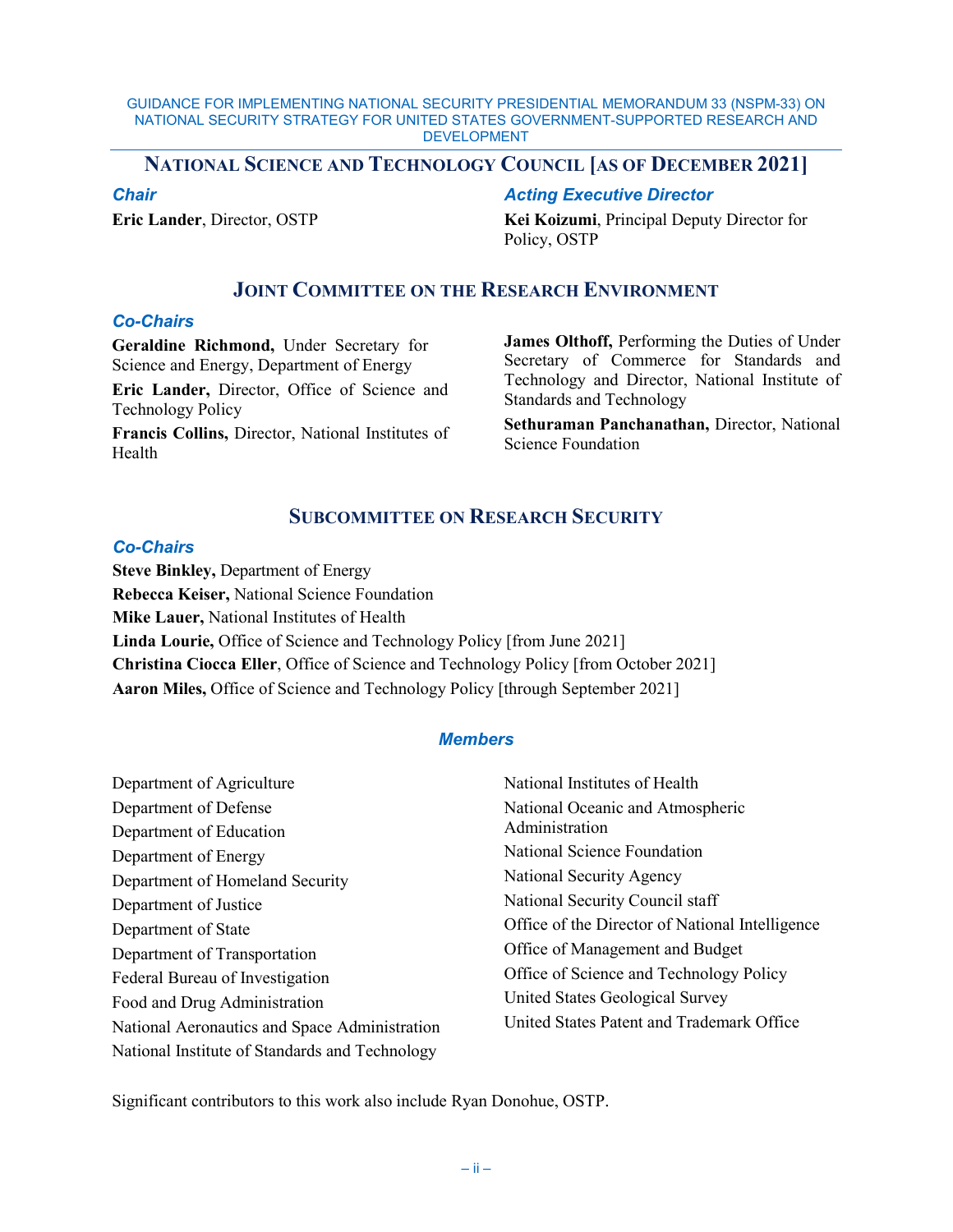## **Table of Contents**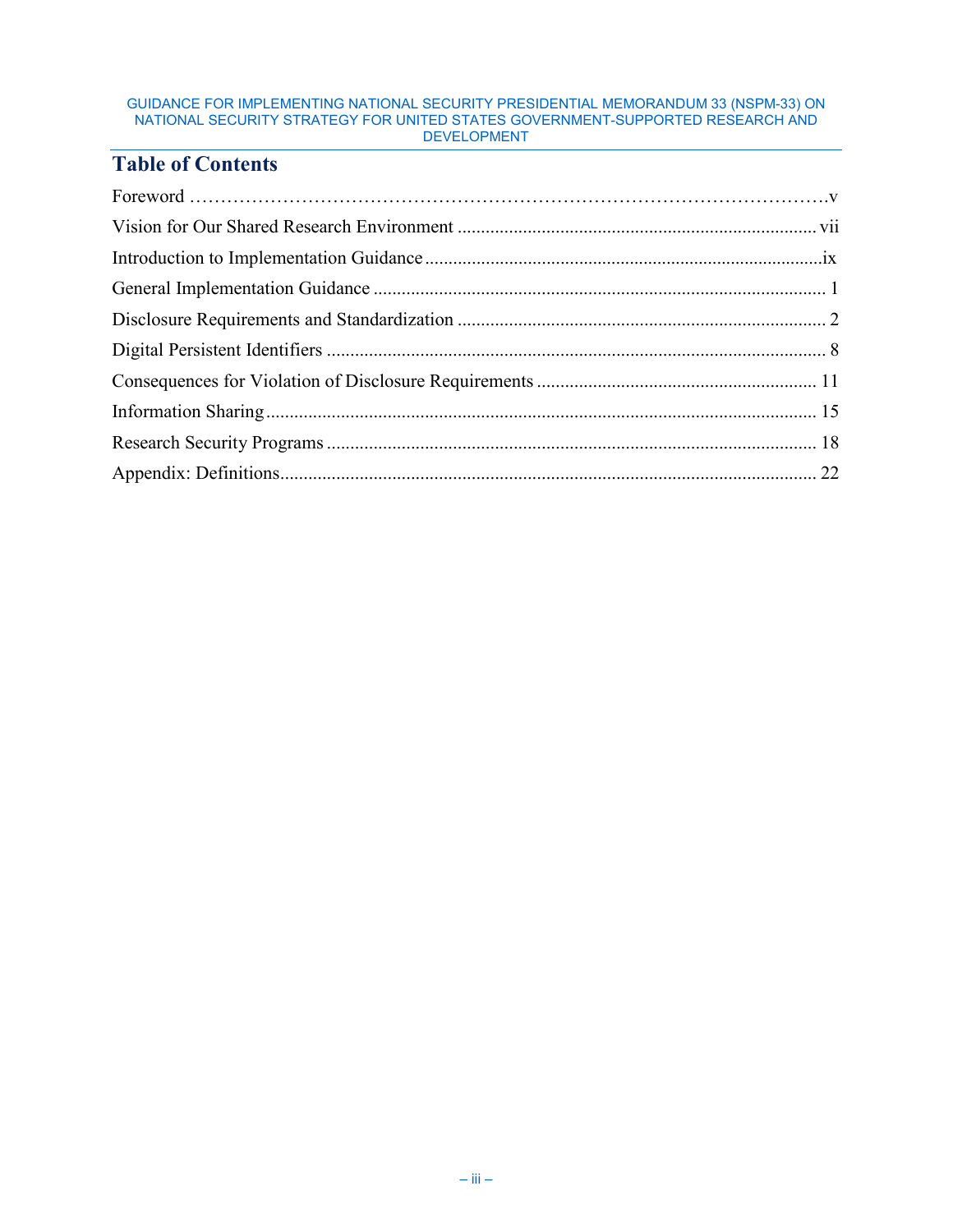## **Abbreviations and Acronyms**

| <b>CFR</b>  | Code of Federal Regulations               |
|-------------|-------------------------------------------|
| DPI         | digital persistent identifier             |
| FY          | fiscal year                               |
| HEA         | <b>Higher Education Act</b>               |
| NDAA        | National Defense Authorization Act        |
| NSPM        | National Security Presidential Memorandum |
| <b>NSTC</b> | National Science and Technology Council   |
| OIG         | Office of the Inspector General           |
| PI          | principal investigator                    |
| R&D         | research and development                  |
| U.S.C.      | <b>United States Code</b>                 |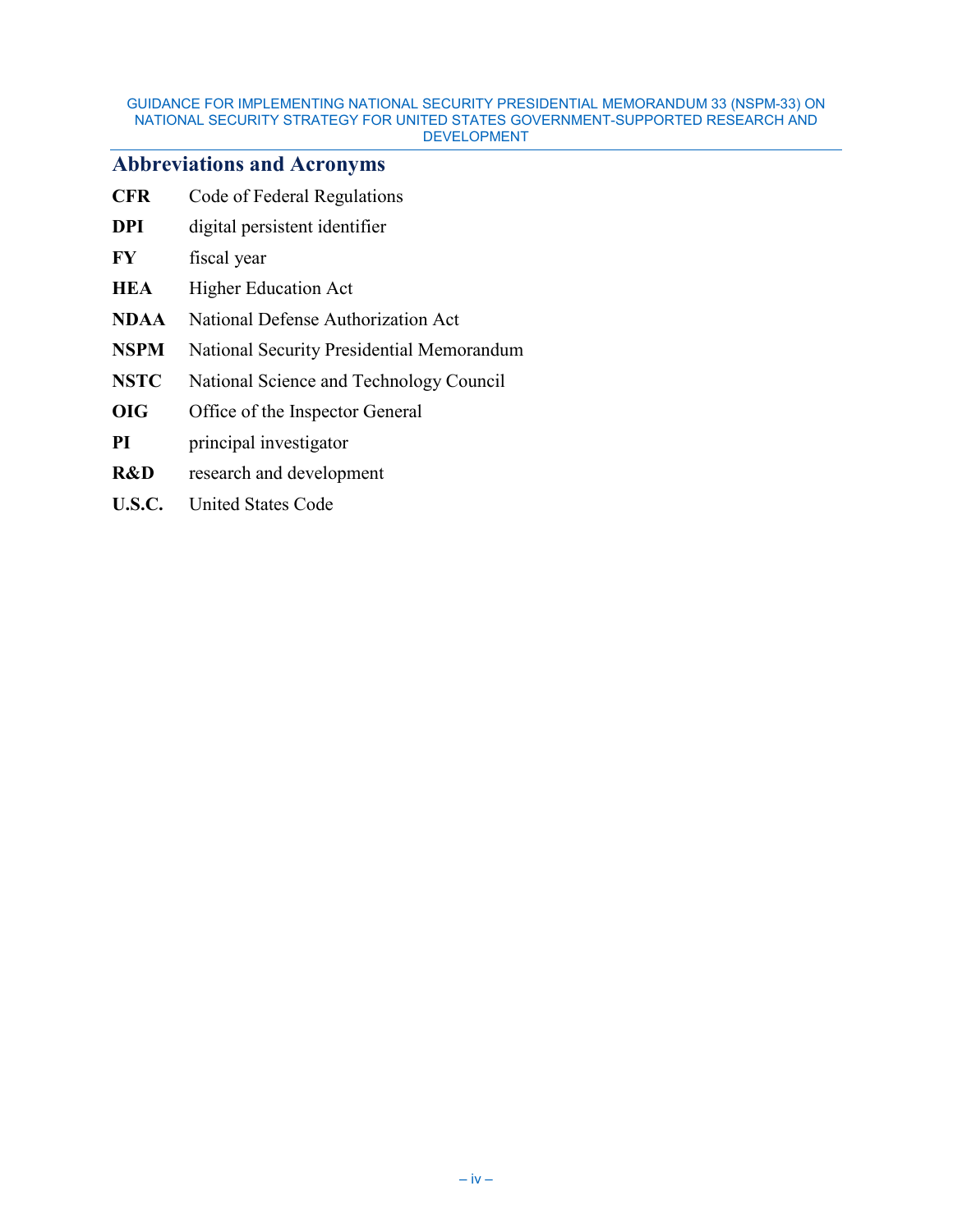## **Foreword by NSTC Chair Eric Lander**

One of America's most amazing and enviable superpowers is that we are the leading magnet for talented scientists and engineers from around the world. They come to study, to found startups, to lend their energies to U.S. scientific and technology endeavors, to start research labs, and to build ties between cultures, communities, and countries — and they become incredible members of our scientific community. For instance, of this year's four American winners of the scientific Nobel Prizes, three immigrated to the United States.

The research security challenges we face are real and serious: some foreign governments, including China's government, are working hard to illicitly acquire our most advanced technologies. This is unacceptable.

At the same time, if our policies to address those actions significantly diminish our superpower of attracting global scientific talent — or if they fuel xenophobia against Asian Americans — we will have done more damage to ourselves than any competitor or adversary could. So we need a thoughtful and effective approach.

In August, I [announced](https://www.whitehouse.gov/ostp/news-updates/2021/08/10/clear-rules-for-research-security-and-researcher-responsibility/) that the White House Office of Science and Technology Policy (OSTP) would work through the National Science and Technology Council to develop the implementation guidance for National Security Presidential Memorandum-33, with the goal of providing clear and effective rules for ensuring research security and researcher responsibilities.

This implementation guidance is a product of close collaboration across the federal government, and I am immensely grateful to everyone who contributed to it — in OSTP, in fellow Cabinet departments and other federal agencies, and in the wider Executive Office of the President. I am equally grateful to the researchers and research institutions who provided vital perspectives that helped inform this effort.

The implementation guidance reflects the principles I [laid out](https://www.whitehouse.gov/ostp/news-updates/2021/08/10/clear-rules-for-research-security-and-researcher-responsibility/) in August: to protect America's security and openness, to be clear so that well-intentioned researchers can easily and properly comply, and to ensure that policies do not fuel xenophobia or prejudice. But there is more work ahead to fulfill these important goals.

As a next step, I am now directing federal research agencies to work together within the next 120 days to develop model grant application forms and instructions that can be used (and adapted where required) by any federal research funding agency. The goal is for the government to clearly describe what it needs to know and for researchers to be able to report the same information in the same way to the greatest extent possible, regardless of which funding agency they're applying to. Clearly laying out the required information will ease administrative burdens on the research community, and it will also enable software developers to make tools to enable researchers to populate digital CVs from which they can readily export relevant information.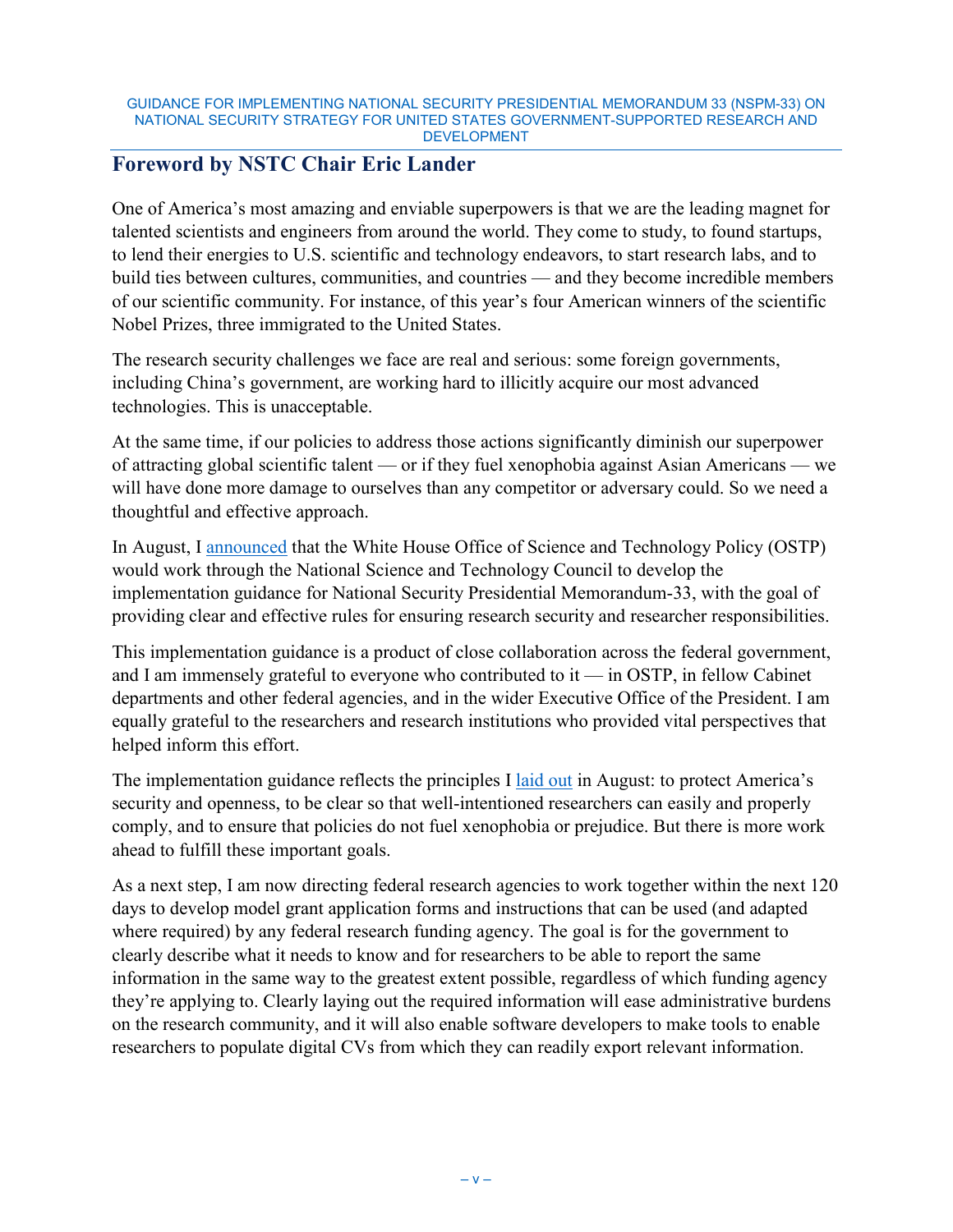While current efforts on NSPM-33 seek to clarify and simplify how researchers disclose information to the federal government, they do not address other key questions about NSPM-33 implementation — namely, how the government uses this information in making decisions about research funding and support. Such questions are equally important, and OSTP intends to address them in the future. Where the government has legitimate concerns about a potential conflict of interest or conflict of commitment, we have a responsibility to be clear and open about what our concerns are and why. It is important to avoid undue, vague, and implicit pressures on researchers, as this could create a chilling atmosphere that would only constrain and damage the U.S. scientific enterprise.

The Biden-Harris Administration is strongly committed to both protecting research security and maintaining the core ideals behind America's scientific leadership, including openness, transparency, honesty, equity, fair competition, objectivity, and democratic values. As we do so, we will continue to engage with the remarkable and diverse community of U.S. researchers and institutions, who enable so much of our country's scientific progress.

Enderfahr

Dr. Eric S. Lander Assistant to the President for Science and Technology Director, White House Office of Science and Technology Policy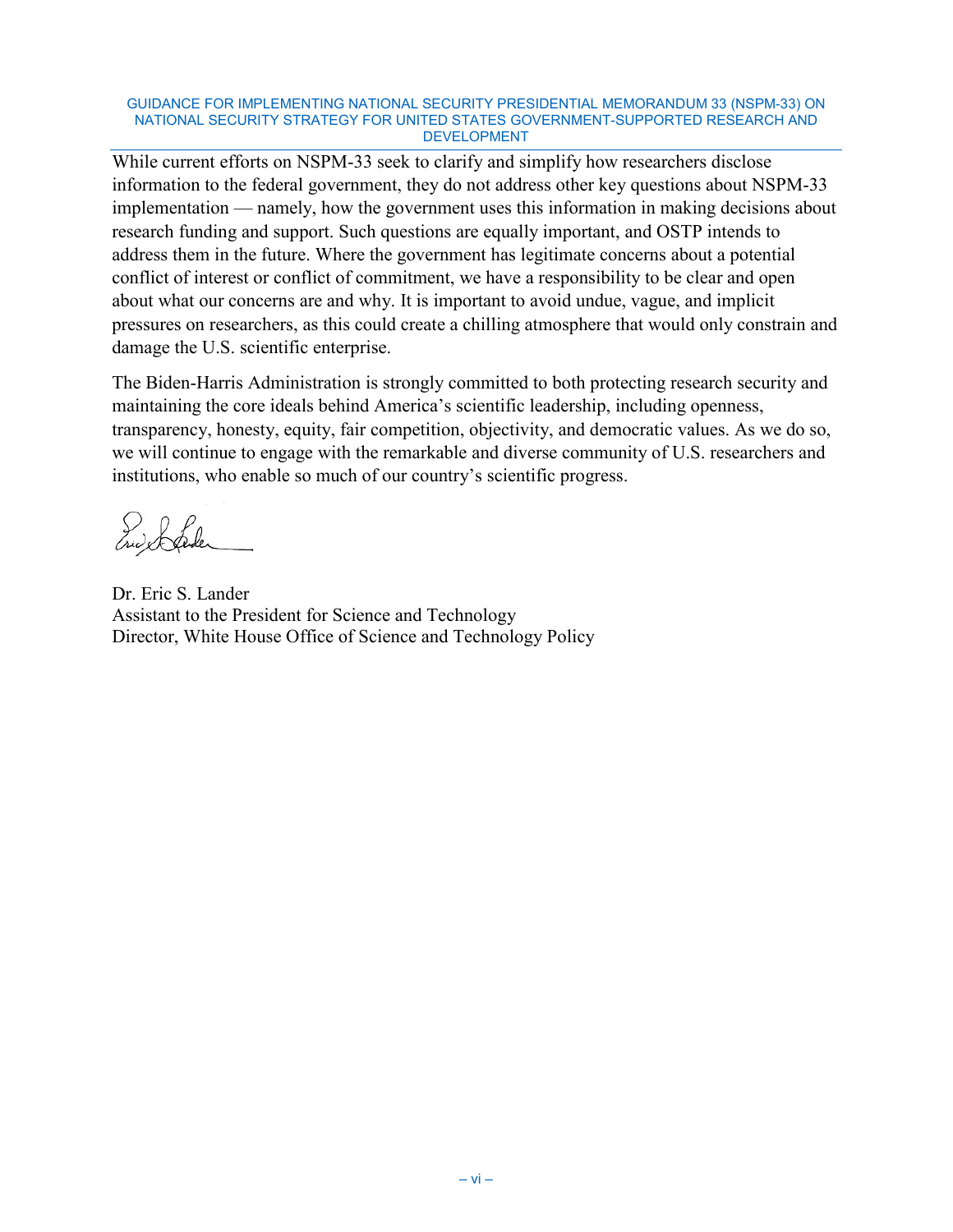## **Vision for Our Shared Research Environment**

Since World War II, America's research enterprise has been second to none, and it has delivered profound benefits for our health, economy, and national security. This leadership has been rooted in the core commitment of our shared research environment to openness, transparency, honesty, equity, fair competition, objectivity, and democratic values.

Some foreign governments, including those of the People's Republic of China, Russia, and Iran, are working vigorously in violation of these values to acquire, through both licit and illicit means, U.S. research and technology. There have been efforts to induce American scientists to secretively conduct research programs on behalf of foreign governments or to inappropriately disclose nonpublic results from research funded by U.S. Government sources. This is unacceptable.

Preventing such abuses is a shared responsibility. It requires clear commitment, transparency, and communication from not only the Federal Government but also from research organizations and individual researchers. The Biden-Harris Administration envisions a shared research environment that both protects research security and maintains the core values behind America's scientific leadership, including openness, transparency, honesty, equity, fair competition, objectivity, and democratic values.

## *Activities To Date*

During its final week in office, the previous administration issued a National Security Presidential Memorandum (NSPM-33) to "strengthen protections of United States Government-supported R&D against foreign government interference and exploitation" while "maintaining an open environment to foster research discoveries and innovation that benefit our nation and the world."

On August 10, 2021, the White House Office of Science and Technology Policy [committed to](https://www.whitehouse.gov/ostp/news-updates/2021/08/10/clear-rules-for-research-security-and-researcher-responsibility/)  [developing](https://www.whitehouse.gov/ostp/news-updates/2021/08/10/clear-rules-for-research-security-and-researcher-responsibility/) clear and effective implementation guidance for NSPM-33, and tasked the National Science and Technology Council to lead that process. This report contains guidance that represents the first step towards implementing NSPM-33 effectively, rigorously, and uniformly across the Federal Government in a way that protects the nation's interests in both security and openness.

The Office of Science and Technology Policy is grateful for the time and effort that colleagues in the National Security Council staff, fellow Cabinet agencies, and other Federal agencies have invested through the National Science and Technology Council to develop this guidance, and for all the effort still to come to ensure that implementation of NSPM-33 does not overburden researchers or make it difficult for them to comply with relevant U.S. laws and regulations.

Although this guidance document is primarily intended to aid federal research agencies in harmonizing processes, the research community will be equally engaged in understanding and complying with the implications of this guidance.

A core principle of this guidance is that compliance with NSPM-33 and relevant laws and regulations must be as easy and uncomplicated as possible for the research community, particularly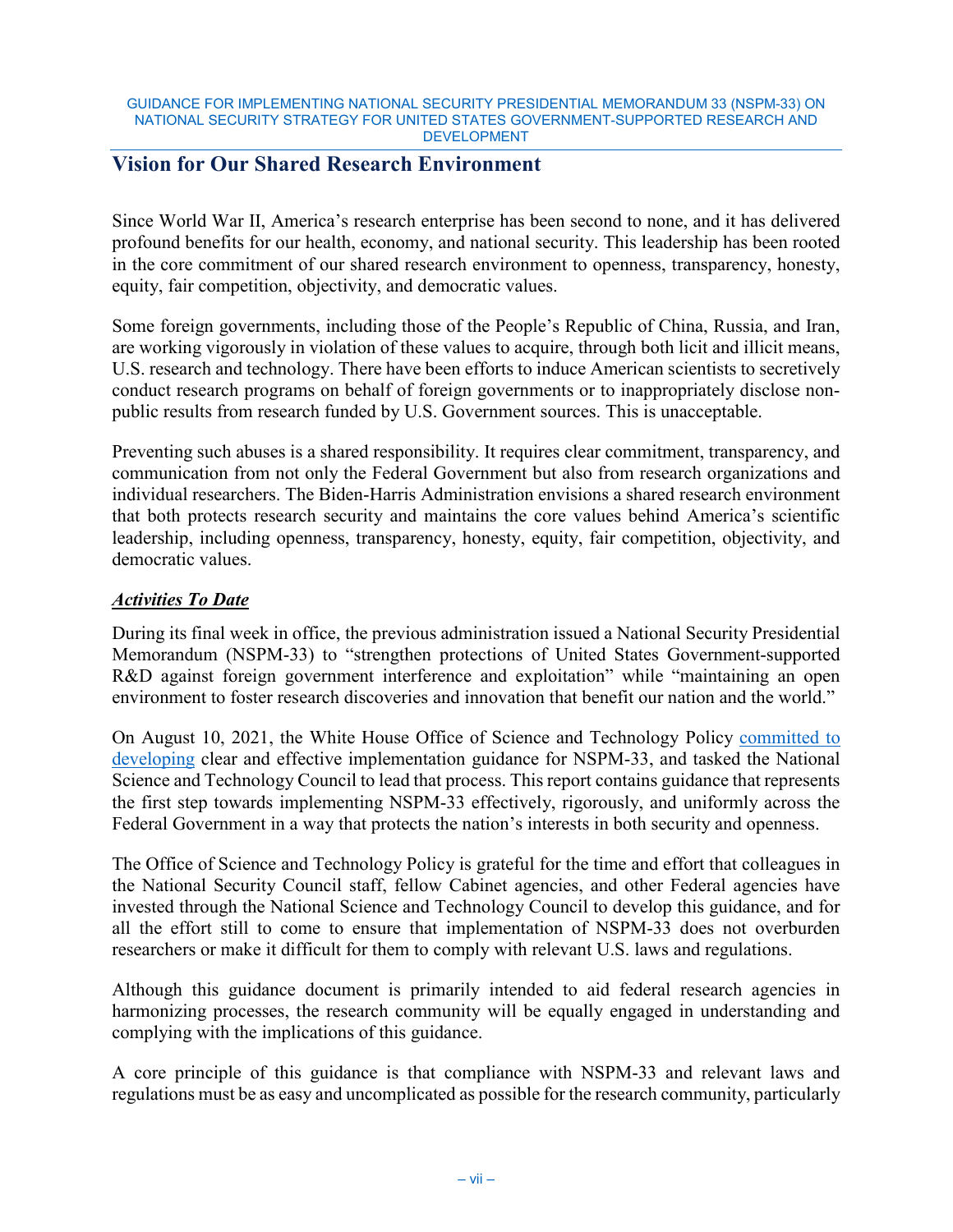as it pertains to the disclosure process. Transparently disclosing all relevant activities and information that bear on potential conflicts of interest and commitment is part of the broader set of researchers' responsibilities to ensure objectivity, honesty, transparency, fairness, accountability, and stewardship. Standardized disclosure requirements across agencies are expected to reduce uncertainty and establish clear, persistent guidelines for researchers to follow. Tools such as electronic curricula vitae (CVs), or digital persistent identifier (DPI) services, provide platforms that can facilitate easy compliance through persistent, easily accessible reporting tools. We encourage creators of DPI services to include all the categories of information that will be important for identifying—and avoiding—financial conflicts of interest and conflicts of commitment. From our perspective, we are not looking to favor one solution over another; we simply want all such solutions to meet the needs of both researchers and agencies.

It is also appropriate that consequences failing to disclose requested information—administrative, civil, or criminal penalties—should also be made clear.

Finally, it is essential that the policies and consequences must be applied without discrimination in any way, including with respect to national origin or identity.

## *Next Steps*

The task ahead is to realize this vision. The work will include developing, within the next 120 days, model award proposal disclosure forms and instructions to make clear what is expected of researchers. The goal of these standardized forms and accompanying instructions is to ensure that applying for awards from any Federal research funding agency will require disclosing the same information in the same manner, to increase clarity and reduce administrative burden on the research community. (In some cases, research agencies may adapt the forms and instructions, where required by their legal authorities.) Such model forms will also allow the research community to identify and point out where greater clarity may be needed. They can also provide clarity to developers building electronic CVs and other tools to help streamline the processes for disclosure.

The work also will include further efforts by this Subcommittee to develop common standards for research security program requirements for use by Federal agencies, as well as a standard and centralized research security program certification process for use by research organizations.

Everyone involved in the research enterprise, including the U.S. Government, research organizations, and researchers, has a role in both protecting research security and maintaining the core values that drive American leadership in science, technology and innovation: openness, transparency, honesty, equity, fair competition, objectivity, and democratic values.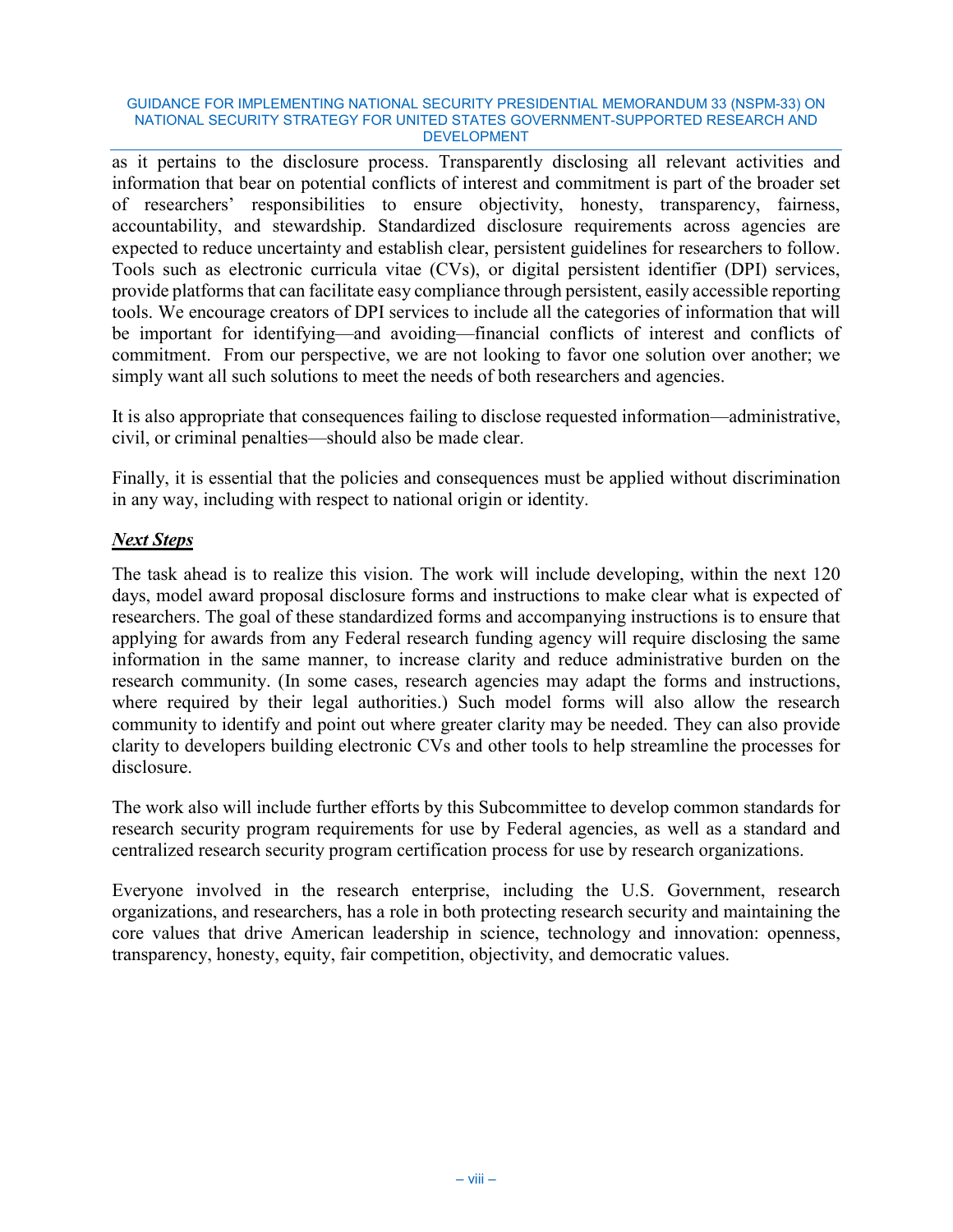## **Introduction to Implementation Guidance**

National Security Presidential Memorandum 33 (NSPM-33) established national security policy for U.S. Government-supported R&D. The purpose of NSPM-33 is to strengthen protections of U.S. Government-supported R&D against foreign government interference and misappropriation, while maintaining an open environment to foster research discoveries and innovation that benefit the United States and the world.

As Federal departments and agencies ("agencies") work to implement NSPM-33, it is critical that they do so in a consistent, coordinated manner that preserves the open and collaborative nature of the U.S. research enterprise, while providing strong and effective measures to protect research security and reinforce adherence to research responsibilities, transparency, and equity.

The purpose of this document is to provide guidance to Federal departments and agencies regarding their implementation of NSPM-33. The guidance does not create or confer any rights for or on any person or entity and does not operate to bind any department or agency of the U.S. Government or the public. It includes general guidance that agencies should apply across their implementation efforts, followed by more detailed guidance in five key areas addressed in NSPM-33:

- **1.** Disclosure Requirements and Standardization
- **2.** Digital Persistent Identifiers
- **3.** Consequences for Violation of Disclosure Requirements
- **4.** Information Sharing
- **5.** Research Security Programs

Consistent with NSPM-33, this guidance includes a significant focus on upholding transparency through clearly-articulated requirements and processes for appropriate disclosure of information related to potential conflicts of interest and conflicts of commitment. Effective implementation of research security policy will make it more difficult for individuals to conceal materially important support, obligations, conflicts of interest, and/or relationships that, when concealed, could lead to Federal research agencies ("research agencies") making inadequately informed funding decisions. Effective implementation will also make it easier for  $R&D$  award<sup>[1](#page-9-0)</sup> recipients and research agencies to identify and address noncompliance in a timely and fair manner.

In addition, agencies should note that this document does not provide budget guidance. The allocation of funding related to activities described in this document should follow regular agency budgetary processes. This implementation guidance is subject to the Office of Management and Budget's budgetary, legislative and administrative processes and nothing in this document should be construed to imply support in future budgets.

<span id="page-9-0"></span><sup>&</sup>lt;sup>1</sup> See Definitions Appendix. For the purposes of this report, R&D awards include grants, cooperative agreements, contracts, and other transactions. The guidance provided herein pertains to individuals applying for R&D awards, unless otherwise indicated.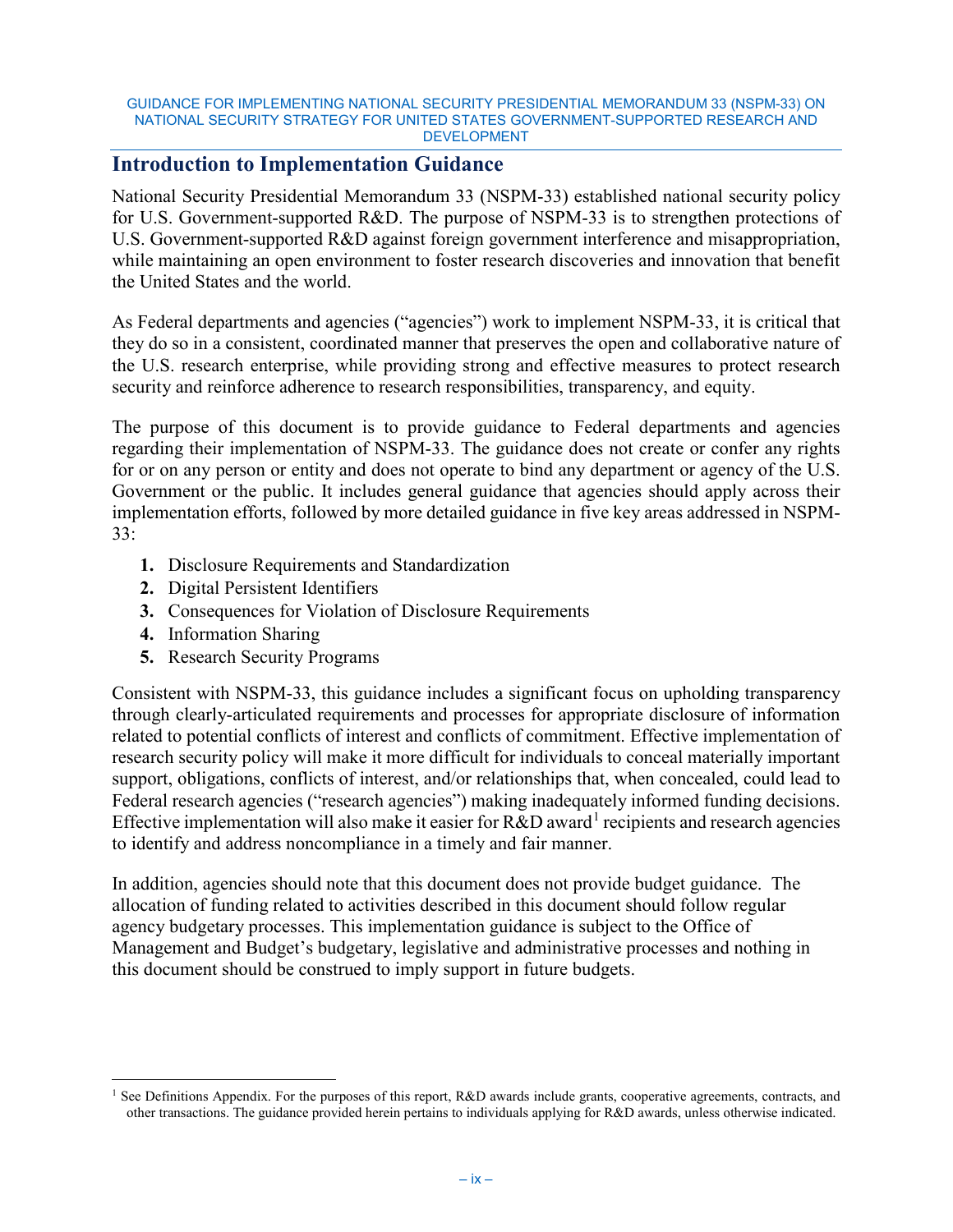## <span id="page-10-0"></span>**General Implementation Guidance**

The following general guidance applies across NSPM-33 implementation activities.

- Agencies should continue to support open and transparent scientific inquiry.
- Agencies should coordinate together, through the National Science and Technology Council (NSTC), to ensure that implementation of NSPM-33 is uniform across agencies, to the greatest extent practicable. Agencies should avoid taking major NSPM-33 implementation actions, including but not limited to new regulations, requirements, and disclosure forms, unless coordinated through the NSTC. Disclosure forms should advise that false representations may be subject to prosecution and liability pursuant to, but not limited to, 18 U.S.C. §§287, 1001, 1031 and 31 U.S.C. §§3729-3733 and 3802.
- Agencies should integrate implementation of NSPM-33 requirements with implementation of applicable statutes, including Sec. 223 of the National Defense Authorization Act (NDAA) for Fiscal Year (FY) 2021 and Section 117 of the Higher Education Act (HEA) of 1965, as amended.
- Agencies should provide clear instructions, jointly and separately, on how research organizations can satisfy the applicable NSPM-33 requirements. Approaches to implementation should avoid imposing excessive administrative burden on researchers, research organizations, and agencies, while ensuring compliance with the NSPM-33 requirements.
- Agencies should engage with the research community throughout the implementation process and should consider stakeholder and community input and concerns. Engagement should include testing, piloting, and the solicitation of feedback during development of policies and forms, where practicable.
- Agencies should incorporate measures that are risk-based, in the sense that they provide meaningful contributions to addressing identified risks to research security and integrity and offer tangible benefit that justifies any accompanying cost or burden.
- When introducing changes to regulations, policies, and procedures, agencies should avoid retroactive application that would unnecessarily harm researchers currently supported by Federal funding.

Unlike the prior points, which represent guidance, the following point is a requirement authorized by NSPM-33:

<span id="page-10-1"></span>• Agencies must implement NSPM-33 provisions and related requirements in a nondiscriminatory manner that does not stigmatize or treat unfairly members of the research community, including members of ethnic or racial minority groups.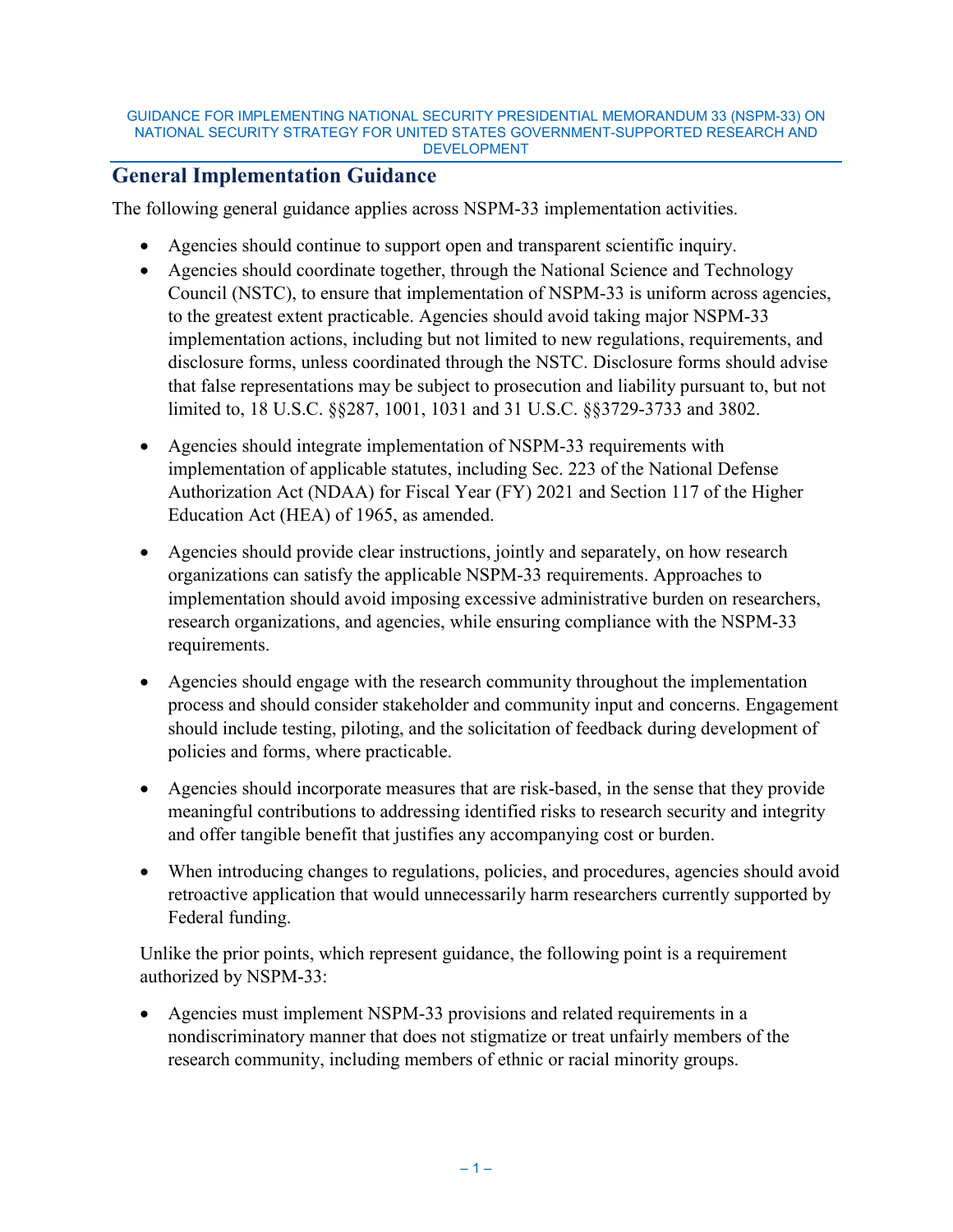## **Disclosure Requirements and Standardization**

**Background:** Section 4(b) of NSPM-33 directs that "*research funding agencies shall require the disclosure of information related to potential conflicts of interest and commitment from participants in the Federally funded R&D enterprise… The appropriate disclosure requirement varies depending on the individual's role in the United States R&D enterprise.*" Section 4(b)(vi) directs that "*agencies should standardize forms for initial disclosures as well as annual updates, … and should provide clear instructions to accompany these forms and to minimize any associated administrative burden.*"

**Objective:** Provide clarity regarding disclosure requirements (e.g., who discloses what, relevant limitations and exclusions), disclosure process (e.g., updates, corrections, certification, and provision of supporting documentation), and expected degree of cross-agency uniformity.

## **Implementation Guidance**

## *1. Standardization of disclosure requirements*

Disclosure requirements will be standardized across research agencies to the greatest extent practicable. Variations among research agencies should be limited to cases (a) where required by statute or regulation; (b) where more stringent protections are necessary for protection of R&D that is classified, export-controlled, or otherwise legally protected; or (c) for other compelling reasons consistent with individual agency authorities and as coordinated through the NSTC.

The disclosure of information indicated in Table 1 will be required across all research agencies, in accordance with the role of the participant in the R&D enterprise. More details on types of activities to be disclosed by Tier  $I^2$  $I^2$  individuals are listed in Tables 2a and 2b.

| <b>Disclosures Required From:</b>                                                                                                                         | Organizational<br><b>Affiliations/</b><br><b>Employment</b> | <b>Positions/</b><br><b>Appointments</b> | Foreign gov.-<br>sponsored talent<br>recruitment<br>programs <sup>3</sup> | <b>Current and</b><br>pending<br>support/<br><b>Other</b><br><b>Support</b> |
|-----------------------------------------------------------------------------------------------------------------------------------------------------------|-------------------------------------------------------------|------------------------------------------|---------------------------------------------------------------------------|-----------------------------------------------------------------------------|
| <b>Tier I</b><br><b>Principal investigators (PIs)</b><br>and other senior/key personnel<br><b>Program officers</b><br>Intramural researchers <sup>4</sup> | Y                                                           | Y                                        | Y                                                                         | Y                                                                           |
| Tier II<br>Peer reviewers<br><b>Advisory committee/Panel</b><br>٠<br>members                                                                              | Y                                                           | Y                                        | Y                                                                         |                                                                             |

| Table 1. General NSPM-33 disclosure requirements for Tier I and Tier II participants. |  |  |  |  |
|---------------------------------------------------------------------------------------|--|--|--|--|
|                                                                                       |  |  |  |  |

<span id="page-11-0"></span><sup>&</sup>lt;sup>2</sup> Tier I individuals are principal investigators and other senior/key personnel, program officers, or intramural researchers. Tier II individuals are peer reviewers and advisory committee and/or panel members (Table 1).

<span id="page-11-1"></span><sup>&</sup>lt;sup>3</sup> See Definitions Appendix at the end of this report.

<span id="page-11-2"></span><sup>4</sup> See Definitions Appendix at the end of this report.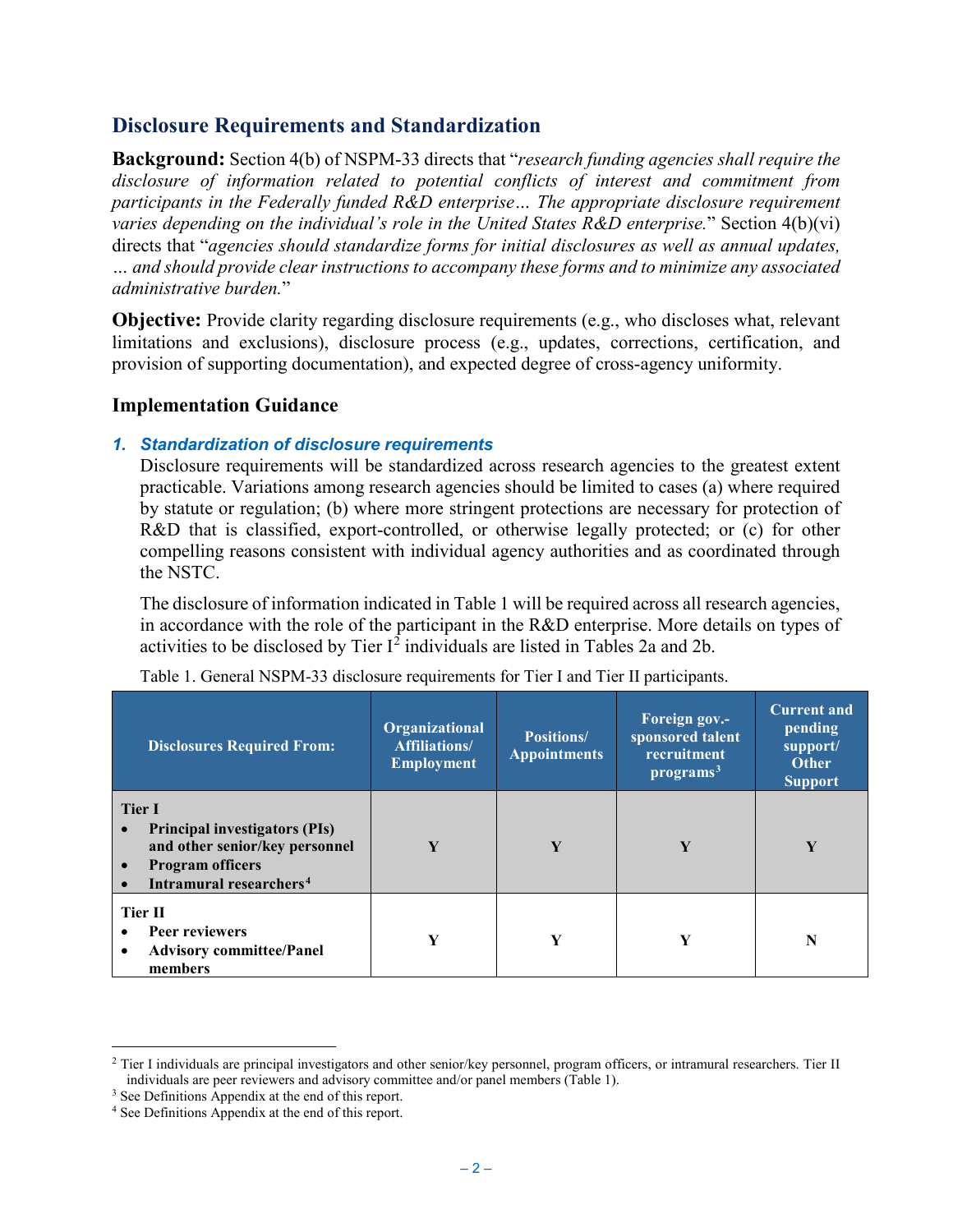## *2. Standardization of disclosure forms and formats*

Disclosure forms and formats will be standardized across research agencies to the greatest extent practicable. Research agencies that adopt the standard requirements and processes should collect identical data elements. The NSTC Subcommittee on Research Security will coordinate with NSTC member agencies, including the Office of Management and Budget (OMB), and with other relevant NSTC bodies to develop templates for updated biographical sketch forms and current and pending support forms, leveraging existing forms where possible, that are suitable for adoption across research agencies as standard forms. These forms also will include standard language for designating covered individuals as defined in Section 223 of the NDAA for FY 2021.

*3. Requirements for peer reviewer and advisory committee member disclosure of affiliations and positions*

Research agencies should require that peer reviewers disclose affiliations and positions. Research agencies should require that advisory committee and panel members disclose affiliations and positions only as they may relate to agenda items at each meeting, and pursuant to Office of Government Ethics approved processes. The NSTC Subcommittee on Research Security will coordinate with other relevant NSTC bodies to develop templates for standardized disclosure forms, and accompanying instructions for determining when affiliations and positions meet these conditions.

### *4. Potential broadening of disclosure requirement to include students*

Standardized disclosure requirements for R&D awards are limited to covered individuals as defined in Section 223 of the NDAA for FY 2021, and other individuals explicitly identified in NSPM-33. Research agencies should not generally require disclosures from broader classes of individuals (e.g., graduate students, undergraduates), except when variations to standards are warranted, i.e., as identified in subsection 1 of this section.

### *5. Collection of information associated with the required Tier I disclosure requirements within R&D award application processes (including pre-award and post-award elements[5](#page-12-0) )*

Research agencies have made significant progress in recent years towards establishing greater uniformity in R&D award application processes and associated disclosure requirements. Where practicable, research agencies should implement application processes and requirements in a manner consistent with the tables below, which leverage existing progress and provide consistency with NSPM-33 and Section 223 of the NDAA for FY 2021.

<span id="page-12-0"></span> <sup>5</sup> As described in Title 2 of the Code of Federal Regulations (CFR) Part 200, Uniform Administrative Requirements, Cost Principles, and Audit Requirements for Federal Awards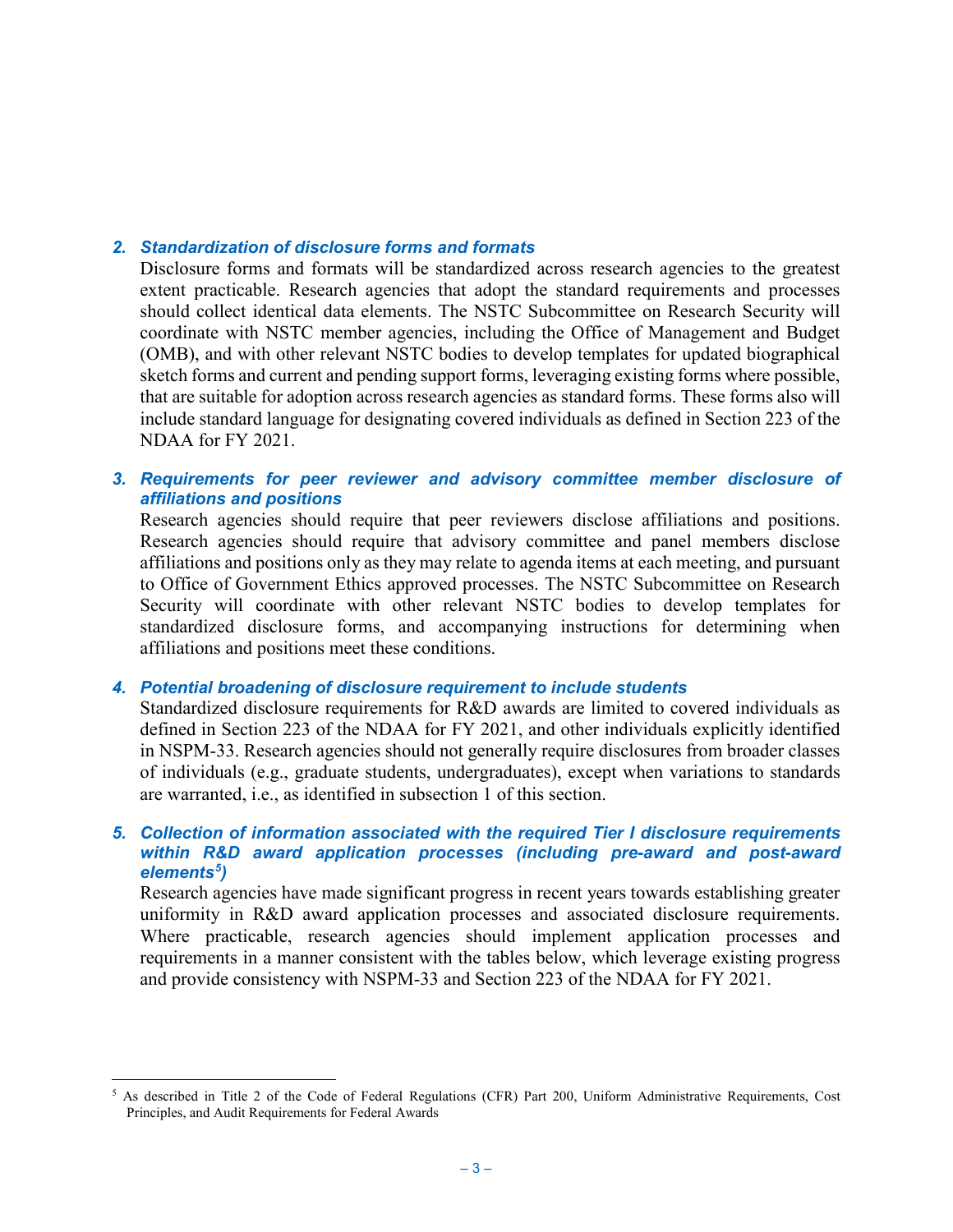| <b>Type of Activity to be Disclosed</b>                                                                                                                                                                                                                                                                                                                                                                                                                            | <b>Biographical</b><br><b>Sketch</b>              | <b>Current</b><br>$\boldsymbol{\&}$<br>Pending/<br><b>Other</b><br><b>Support</b> | <b>Annual</b><br>Project<br><b>Reports</b> | Post-Award<br><b>Information</b><br>Terms &<br><b>Conditions</b> |
|--------------------------------------------------------------------------------------------------------------------------------------------------------------------------------------------------------------------------------------------------------------------------------------------------------------------------------------------------------------------------------------------------------------------------------------------------------------------|---------------------------------------------------|-----------------------------------------------------------------------------------|--------------------------------------------|------------------------------------------------------------------|
|                                                                                                                                                                                                                                                                                                                                                                                                                                                                    | PERSONAL INFORMATION                              |                                                                                   |                                            |                                                                  |
| Professional preparation (e.g., educational degrees)                                                                                                                                                                                                                                                                                                                                                                                                               |                                                   |                                                                                   |                                            |                                                                  |
| Organizational Affiliations <sup>#</sup>                                                                                                                                                                                                                                                                                                                                                                                                                           |                                                   |                                                                                   |                                            |                                                                  |
| Academic,<br>professional<br>institutional<br><sub>or</sub><br>appointments, whether or not remuneration is<br>received, and whether full-time, part-time, or<br>voluntary                                                                                                                                                                                                                                                                                         |                                                   |                                                                                   |                                            |                                                                  |
| Paid consulting that falls outside of an individual's<br>appointment;<br>institution's<br>from<br>separate<br>agreement                                                                                                                                                                                                                                                                                                                                            |                                                   |                                                                                   |                                            |                                                                  |
| <b>RESEARCH FUNDING INFORMATION</b>                                                                                                                                                                                                                                                                                                                                                                                                                                |                                                   |                                                                                   |                                            |                                                                  |
| Current and pending support: All R&D projects<br>currently under consideration from whatever<br>source, and all ongoing projects, irrespective of<br>whether support is provided through the proposing<br>organization, another organization, or directly to<br>the individual, and regardless of whether the<br>support is direct monetary contribution or in-kind<br>contribution<br>office/laboratory<br>(e.g.,<br>space,<br>equipment, supplies, or employees) |                                                   |                                                                                   |                                            |                                                                  |
| Current or pending participation in, or applications<br>to, programs sponsored by foreign governments,<br>instrumentalities, or entities, including foreign<br>recruitment<br>government-sponsored<br>talent<br>programs <sup>6</sup>                                                                                                                                                                                                                              | (Appropriate placement may be contract-dependent) |                                                                                   |                                            |                                                                  |
| In-kind contributions not intended for use on the<br>project/proposal being proposed                                                                                                                                                                                                                                                                                                                                                                               |                                                   |                                                                                   |                                            |                                                                  |
| Visiting scholars funded by an entity other than<br>own institution                                                                                                                                                                                                                                                                                                                                                                                                |                                                   |                                                                                   |                                            |                                                                  |
| Students and postdoctoral researchers funded by an<br>entity other than own institution                                                                                                                                                                                                                                                                                                                                                                            |                                                   |                                                                                   |                                            |                                                                  |
| Travel supported/paid by an entity other than own<br>institution to perform research activities with an<br>associated time commitment                                                                                                                                                                                                                                                                                                                              |                                                   |                                                                                   |                                            |                                                                  |
| Certification by the individual that<br>the information disclosed is<br>accurate, current, and complete<br>*Some agencies may collect this information in Collaborators and Other Affiliations.                                                                                                                                                                                                                                                                    |                                                   |                                                                                   |                                            |                                                                  |

Table 2a. Guidance for disclosure of personal and professional information within R&D award application processes.

<span id="page-13-0"></span> <sup>6</sup> See Definitions Appendix at the end of this report.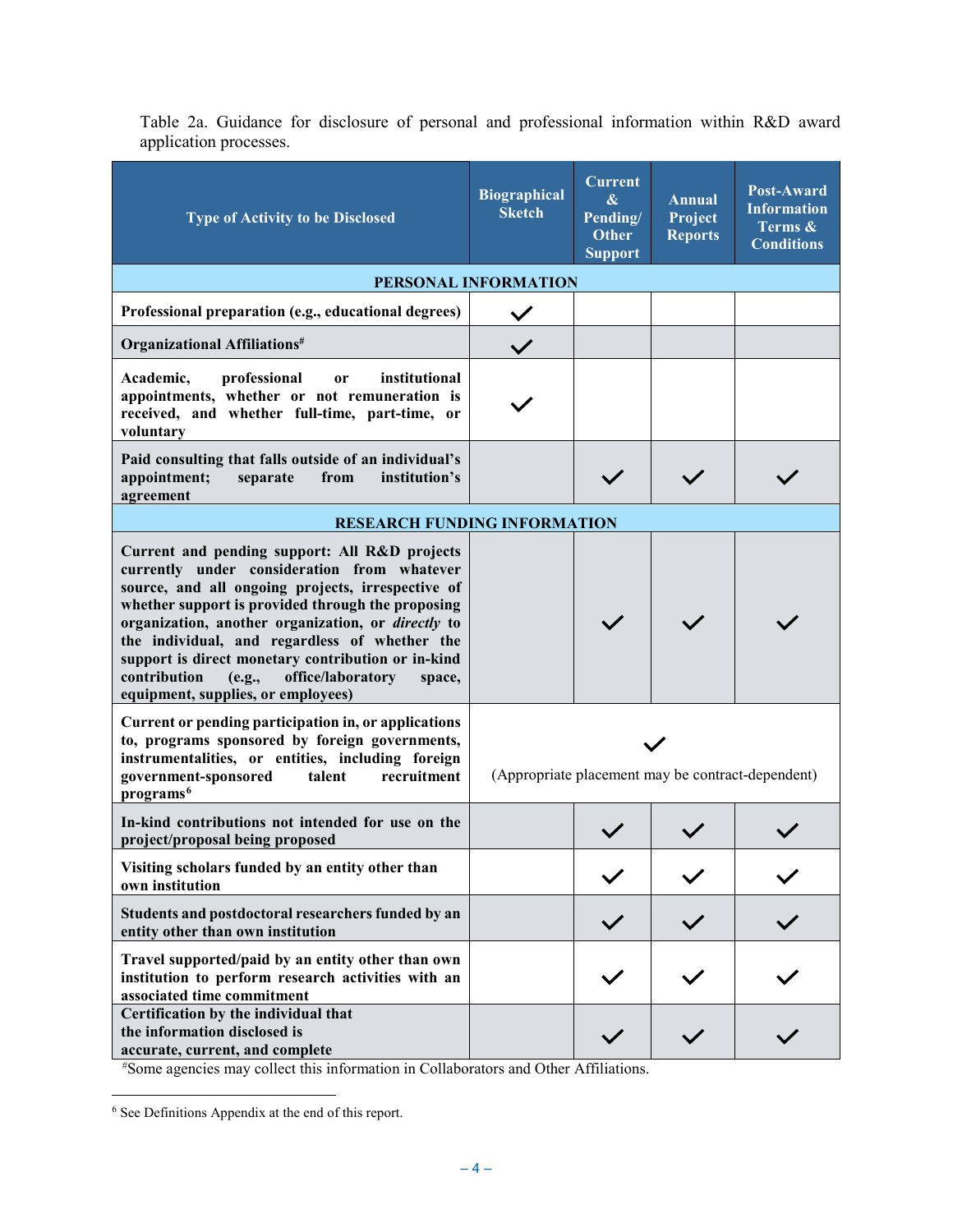Table 2b. Guidance for disclosure of project information.

| <b>Type of Activity to be Disclosed</b>                                                                    | <b>Facilities</b><br>and Other<br><b>Resources</b> | <b>Other</b> |
|------------------------------------------------------------------------------------------------------------|----------------------------------------------------|--------------|
| <b>PROJECT INFORMATION</b>                                                                                 |                                                    |              |
| In-kind contributions that support the research activity for use on the<br>project/proposal being proposed |                                                    |              |
| Private equity, Venture, or other capital financing*                                                       |                                                    |              |
| Supporting Documentation (e.g., contracts, grants, other agreements) <sup>^</sup>                          |                                                    |              |

\* See implementation guidance point 6 below. ^

See implementation guidance point 11 below.

### *6. Collection of information related to financial conflicts of interest within R&D award application processes*

Research agencies should require that recipient organizations instruct covered individuals on how to disclose information related to potential financial conflicts of interest, including but not limited to: private equity, venture, or other capital financing. If required by law or policy, covered individuals must provide these disclosures to both the research agency and to the organization applying for or receiving the Federal funding. Policies at some other research agencies require that covered individuals provide conflict of interest disclosures only to the organization applying for or receiving the Federal funding.

## *7. Exclusions from disclosure requirements within R&D award application processes*

Research agencies should exclude the following information from research agency disclosure requirements, except under the conditions identified in Subsection 1 of this section:

- Completed support, including recently completed support
- Consulting that is permitted by an individual's appointment and consistent with the proposing organization's "Outside Activities" policies and procedures.<sup>[7](#page-14-0)</sup>
- Honoraria (see Appendix for definition)
- Gifts (see Appendix for definition)
- Mentoring as part of appointment
- Teaching commitments at the recipient organization
- Academic or calendar year salary earned at the recipient organization

### *8. Clarification regarding exclusion of gifts from disclosure requirements*

Compensation or consideration that are provided with terms and conditions and in support of R&D activities are not considered gifts and must be disclosed by researchers as current and pending support. Gifts are resources provided with no expectation of anything in return (e.g., time, services, specific research activities, money), and do not require disclosure except when required by Section 117 of the HEA, as amended.

<span id="page-14-0"></span> $<sup>7</sup>$  Notwithstanding any exclusion from research agency disclosure requirements, research organizations typically require disclosure</sup> of paid consulting for consideration of potential financial conflicts of interest. Agencies and research organizations should ensure that scientists do not inappropriately characterize research activities or involvement in foreign government-sponsored talent recruitment programs as consulting. Authorship or co-authorship on a scientific or technical published paper or posted pre-print would be one manifestation of an activity that involves research.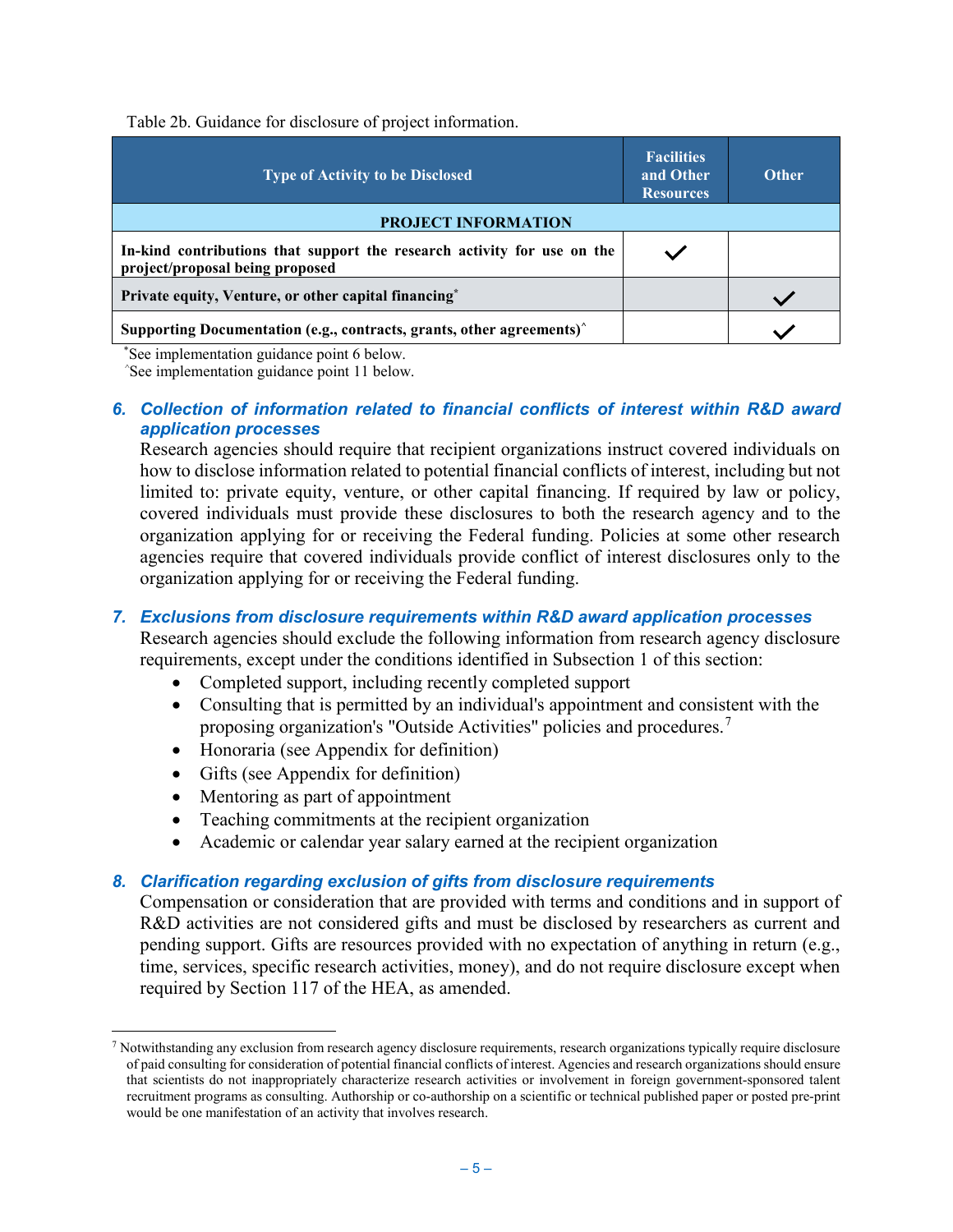### *9. Requirements for disclosing core facilities and shared equipment*

Research agencies should require disclosure of resources available to the specific researcher, such as additional research space or personnel, but should generally not require disclosure of institutional resources that are made broadly available to faculty and staff, except where necessary to evaluate the viability of the proposal.

### *10. Requirements for disclosing participation in foreign programs*

The specific requirement to disclose participation in, or application to, programs sponsored by foreign governments, instrumentalities, or entities is limited to those that are associated directly or indirectly with a foreign government (i.e., foreign governments or foreign government instrumentalities or entities). However, participation in foreign programs that are not directly or indirectly associated with a foreign government will in many cases still be captured under other disclosure requirements, such as affiliations, appointments, and other support.

### *11. Requirements for disclosure of foreign contracts to research agencies*

Consistent with NSPM-33, research agencies will require that individuals disclose contracts associated with participation in programs sponsored by foreign governments, instrumentalities, or entities, including foreign government-sponsored talent recruitment programs,<sup>[8](#page-15-0)</sup> upon request of the recipient research organization or the research agency. Some research agencies may choose to incorporate this request as a standard required element of their R&D award application process. Research agencies also may require disclosure of a broader range of contracts pertaining to foreign activities, beyond those associated with participation in foreign government-sponsored programs (e.g., contracts, grants, and all other agreements for foreign participation, whether or not sponsored by a foreign government). Non-disclosure clauses associated with these contracts are not acceptable exemptions from this disclosure requirement.

## *12. Just-in-time submission of application information*

Research agencies may choose whether to require a "just-in-time" submission—meaning after the completion of peer review but prior to funding—of R&D award application information. Consistent use of digital persistent identifiers across research agencies, as described in the next section of this guidance, will reduce any administrative burden associated with differing agency approaches.

### *13. Requirements for updating disclosures after an award has been made*

Research agencies will require initial disclosures and updates to disclosure reporting. Updates should occur prior to the award of support, annually, more frequently, or promptly where the research agency deems appropriate to account for individuals' changing circumstances and for additions of covered individuals to funded research teams. For example, research agencies might require certified updates as part of post-award reporting or as a condition of receipt of a final tranche of funding to ensure current, accurate, and complete information is provided.

<span id="page-15-0"></span><sup>&</sup>lt;sup>8</sup> Many countries sponsor talent recruitment programs to attract researchers in targeted fields. Many programs utilize legitimate, transparent mechanisms of talent recruitment, including use of research fellowships, student and scholar exchanges, and grants. However, some programs provide direction or levy requirements, including through language in binding contracts, that create conflicts of interest and/or conflicts of commitment for researchers; some have been shown to encourage or direct unethical and even criminal behaviors.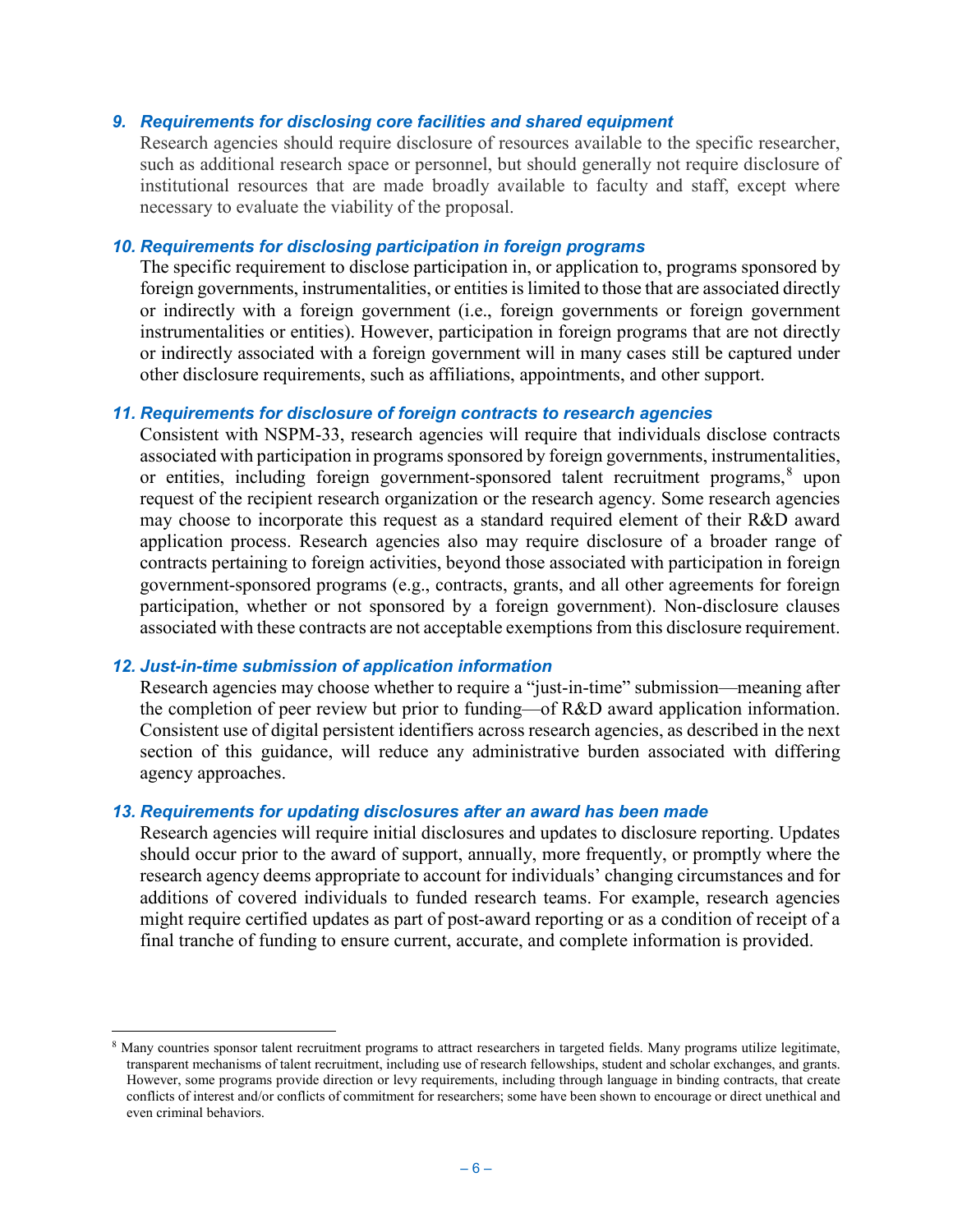### *14. Process(es) for individuals to correct inaccurate or incomplete submissions*

Research agencies will ensure that mechanisms for correcting disclosures exist, are communicated clearly, and are simple and straightforward. Research agencies should develop and implement both pre- and post-award processes, and consistent standard award terms and conditions, that enable PIs and other senior/key personnel and/or their organization to correct inaccurate and/or incomplete submissions.

### *15. Requirements and processes for research organizations applying for R&D awards to provide certification related to disclosure requirements*

Research agencies will require certification by the applicant organization that each covered individual who is listed on the application has been made aware of all relevant disclosure requirements, including the requirements of Section 223 of the NDAA for FY 2021, and should advise that false representations may be subject to prosecution and liability pursuant to, but not limited to, 18 U.S.C. §§287, 1001, 1031 and 31 U.S.C. §§ 3729-3733 and 3802. The NSTC Subcommittee on Research Security will draft standardized language for potential adoption by research agencies and by which organizations could provide this certification.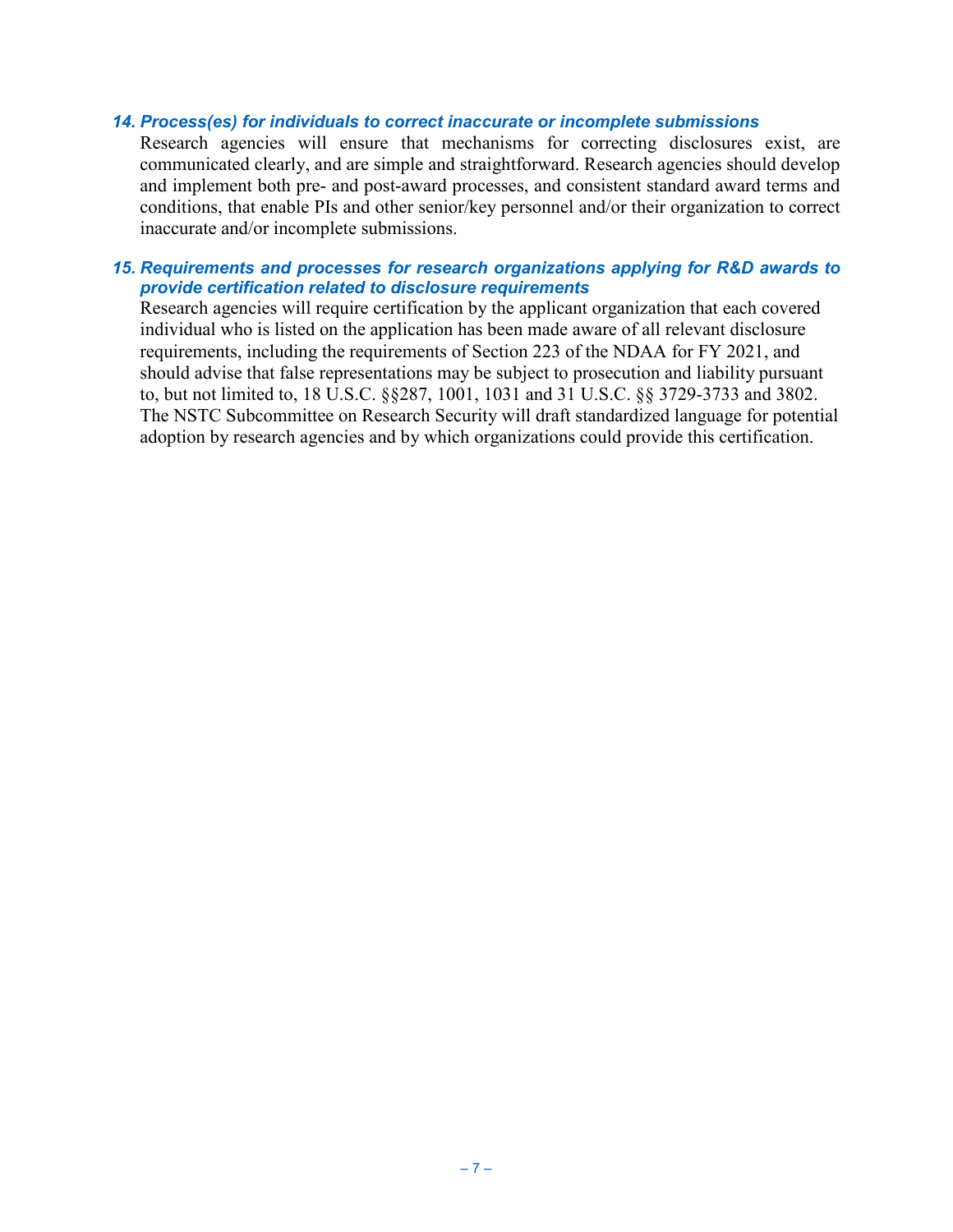## <span id="page-17-0"></span>**Digital Persistent Identifiers**

**Background:** Section 4(b)(v) of NSPM-33 directs that "*Consistent with applicable Federal laws and statutory authorities, within 1 year of the date of this memorandum, funding agencies shall establish policies regarding requirements for individual researchers supported by or working on any Federal research grant to be registered with a service that provides a digital persistent identifier for that individual."* Section 4(b)(vi) directs, in part, that "*agencies should standardize forms for initial disclosures as well as annual updates, integrating digital persistent identifiers wherever appropriate and practicable…."*

**Objective:** Describe how research agencies will incorporate digital persistent identifiers (DPIs) also known as Persistent Identifiers (PIDs)—into disclosure processes to bolster research security and integrity while reducing administrative burden.

## **Implementation Guidance**

Research agencies should work to implement DPIs into their electronic systems and processes as quickly as is feasible with appropriate protections for personally identifiable information. Until that time, completion of required disclosures using previous systems and processes may still be required. When available, the DPI option will facilitate population of this information into the requisite format.

*1. Incorporation of DPIs into grant and cooperative agreement[9](#page-17-1) application and disclosure processes*

Research agencies should allow submission of required disclosure information via a DPI service, consistent with the Paperwork Reduction Act and the Privacy Act of 1974, as applicable. Basic process steps should include the following:

- Researcher maintains information required under cross-agency disclosure requirements on an individual "profile" or "record" maintained by a DPI service and associated with a DPI.
- During the grant application process, the individual provides their DPI and, via the DPI service, authenticates their DPI and authorizes the research agency to access the required information. This replaces any need for the researcher to manually enter the required disclosure information.
- As part of the grant application process, the researcher certifies to the research agency that the information disclosed through the service is current, complete, and accurate.
- In cases where there remain variations between research agencies' application processes (i.e., timing of certain disclosure, use of different collection forms), the impact of these differences on the applicant will be minimized. The DPI profile or record will contain the needed disclosure information and can be accessed by the research agency at the appropriate time, once the researcher has provided authorization.

<span id="page-17-1"></span> <sup>9</sup> The DPI section pertains to individuals applying for grants or cooperative agreements. As indicated in point 3 of this section, agencies should consider providing a DPI option for other types of R&D award applicants.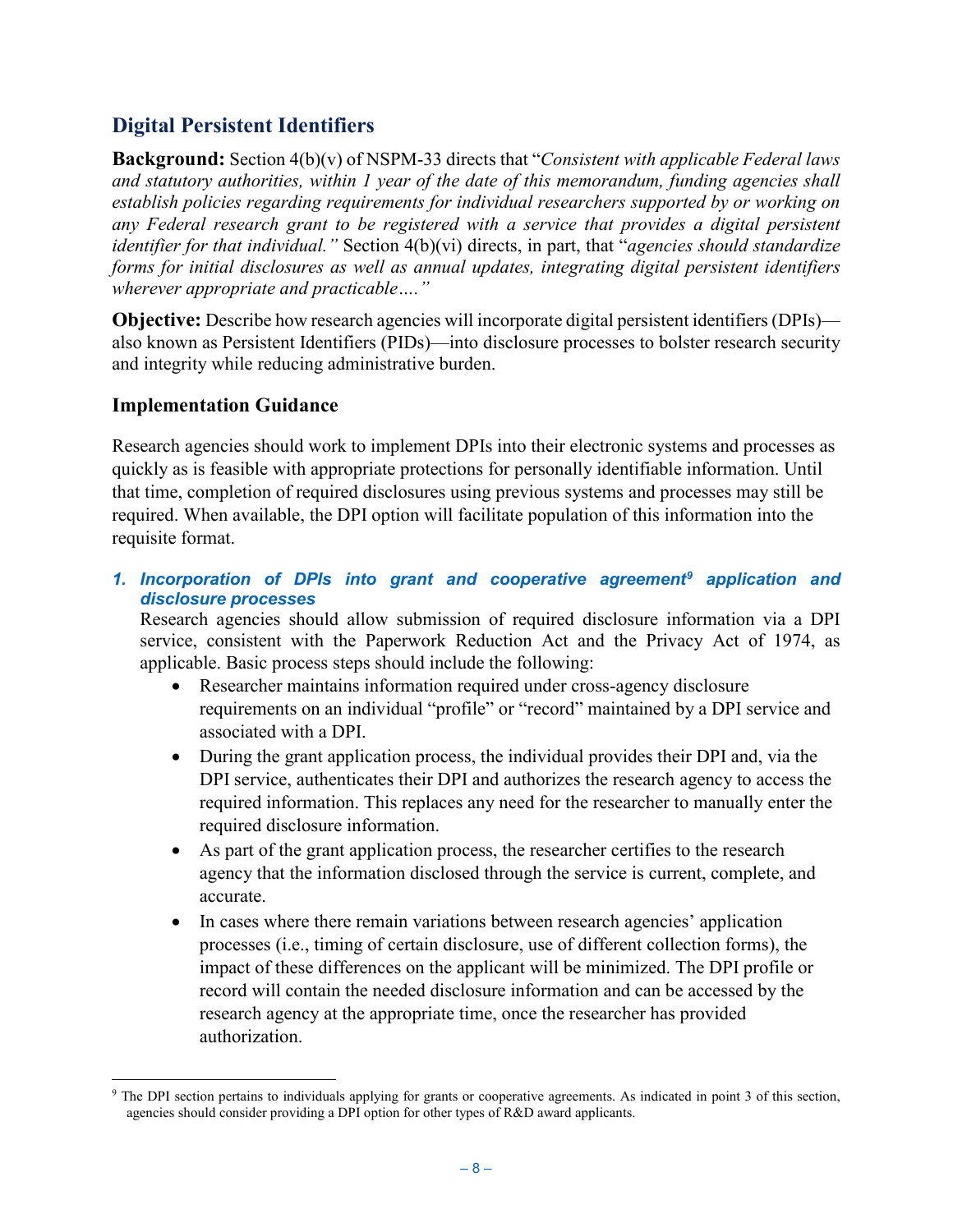- In cases where a research agency requires an additional disclosure that exceeds the standardized requirements, researchers may also be able to maintain the additional disclosure information on the DPI service, and similarly provide it to the research agency, as an alternative to providing such information separately to the requesting research agency.
- When annual or other updates are required, the researcher may simply ensure that the profile/record information is current, provide an updated authentication if needed for the research agency to access the updated information, and provide an updated certification regarding the completeness and accuracy of the information.

### *2. Requiring DPIs versus providing as an option for disclosures*

All research agencies should provide the option of using a DPI service for disclosure, but also may retain the option for a grant or cooperative agreement application to be processed without the use of such a service. The DPI option should provide the lowest administrative burden for researchers, research organizations, and research agencies. Some research agencies currently require use of DPIs under some circumstances, and more may choose to do so.

### *3. Categories of individuals provided a DPI option for disclosures*

Research agencies should provide the DPI option for all individuals seeking or receiving Federal R&D grant and cooperative agreement funding. Research agencies also should consider providing a DPI option for extramural researchers funded through non-grant mechanisms (e.g., contracts), and for intramural researchers.

### *4. Use of available DPI services*

To the greatest extent possible, research agencies should leverage DPI services provided by private entities, including, where possible, services already widely used by researchers. Research agencies should coordinate to establish DPI service requirements, and may allow research organizations and/or researchers to utilize any service that meets those requirements. Research agencies should increase consistency and further reduce administrative burden by ensuring that one or more common DPI service is available for use across agencies. If multiple DPI services are used, agencies should develop processes to integrate information from DPI services to assess completeness and consistency. Use of multiple DPI services may increase administrative complexity and cost, potentially impacting data quality.

### *5. Common/core standards that a DPI service should meet to be included as an option for disclosure in Federal grant and cooperative agreement application processes*

- Provided by an open, non-proprietary, researcher-driven platform, interoperable with the [ISO 17729](https://www.iso.org/standard/44292.html) certified global standard number service for identifying contributors to creative works including researchers, inventors, and authors.
- Disambiguates one researcher from another, distinguishing individual researchers from others with the same or similar name and allowing Federal research agencies to uniquely identify researchers included in government systems. The DPI service should ensure disambiguation by allowing the researcher to include all associated name variations and additional information that can ensure unique identification.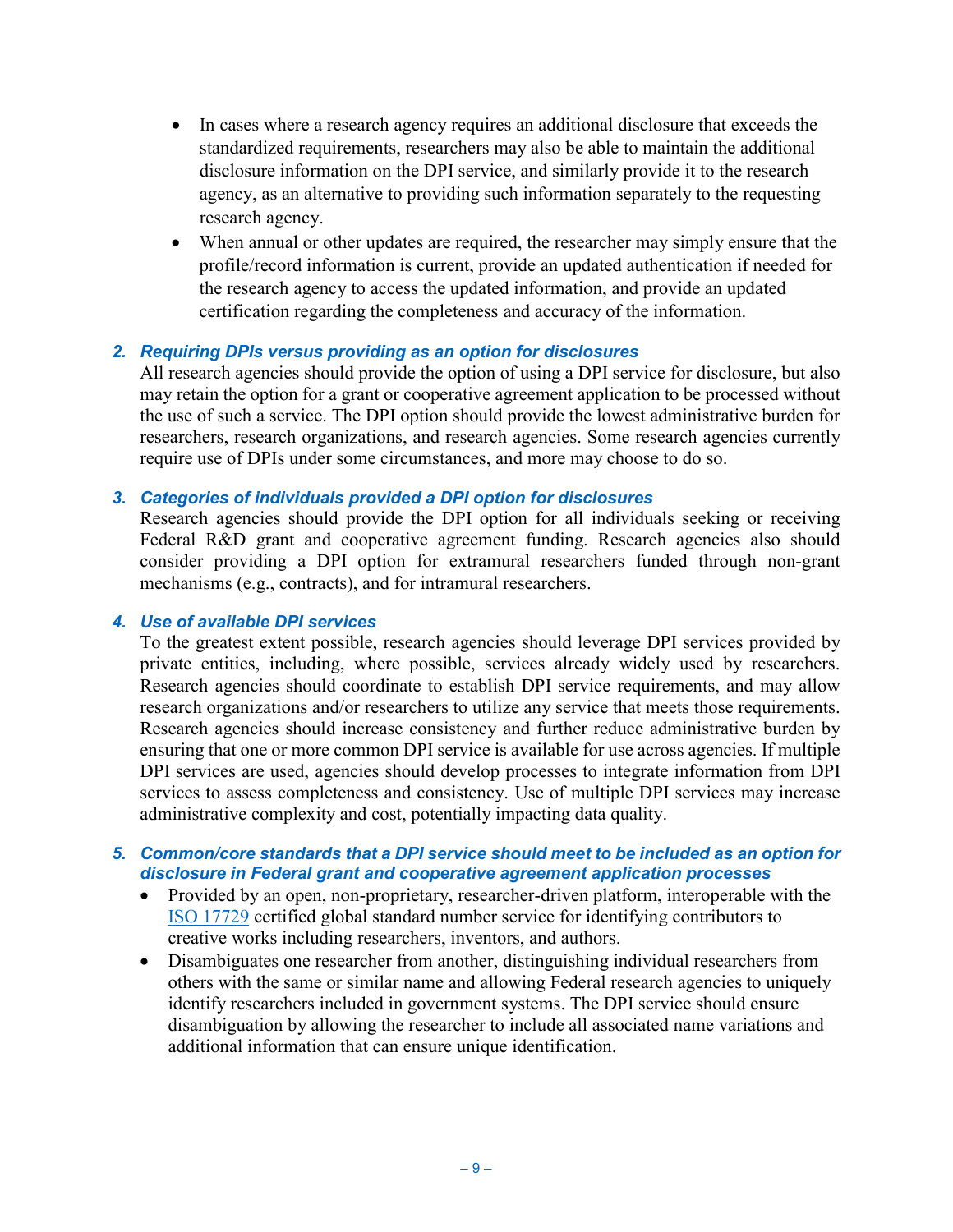- Enables a researcher to create a single record that represents their curriculum vitae with relevant information (employment, education, funding, research outputs, etc.) to share with funders, publishers, researchers, and other organizations.
- Prevents unintentional creation of duplicate DPI records for the same researcher. In cases of unintentional duplicate DPIs, the service should allow for the identification and consolidation of records into a single DPI record for the researcher.
- Allows collection of disclosure information in a DPI record, reduces administrative burden by entering information once, and allows researcher information to be transmitted to research agencies and grant recipient organizations, as appropriate and as authorized.
- Provides an ability to exchange and make use of information from multiple systems.
- Supports connection between DPI-associated information about the researcher over time and is inclusive of researcher name changes or different name formats.
- Allows research agencies to read and write validated information associated with the DPI.
- Supports secure integration with standard authentication services, such as Security Assertion Markup Language (SAML) and Open Authentication (OAuth).
- Provided at no cost to the researcher.
- Allows the researcher to control access to the information, with the privacy level set by the individual researcher, specifically identifying the entities allowed to access the information.

## *6. Ensuring interoperability across multiple options for DPI service*

DPIs that meet the common/core standards will allow for interoperability. To ensure that research agencies can support multiple interoperable DPI options, DPI services should be open, non-proprietary, and provide the ability to exchange information. If using multiple DPI services, agencies should develop processes to integrate information access services to ensure complete and accurate reporting of disclosure information provided via DPI services.

## *7. Potential for public disclosure of information provided to research agencies via a DPI service*

Research agencies should not require that individuals provide any public disclosure through the DPI service. Researchers may choose to make information publicly available through their DPI profile or record. Agencies may choose to include DPIs in public records in support of open science activities and/or requirements.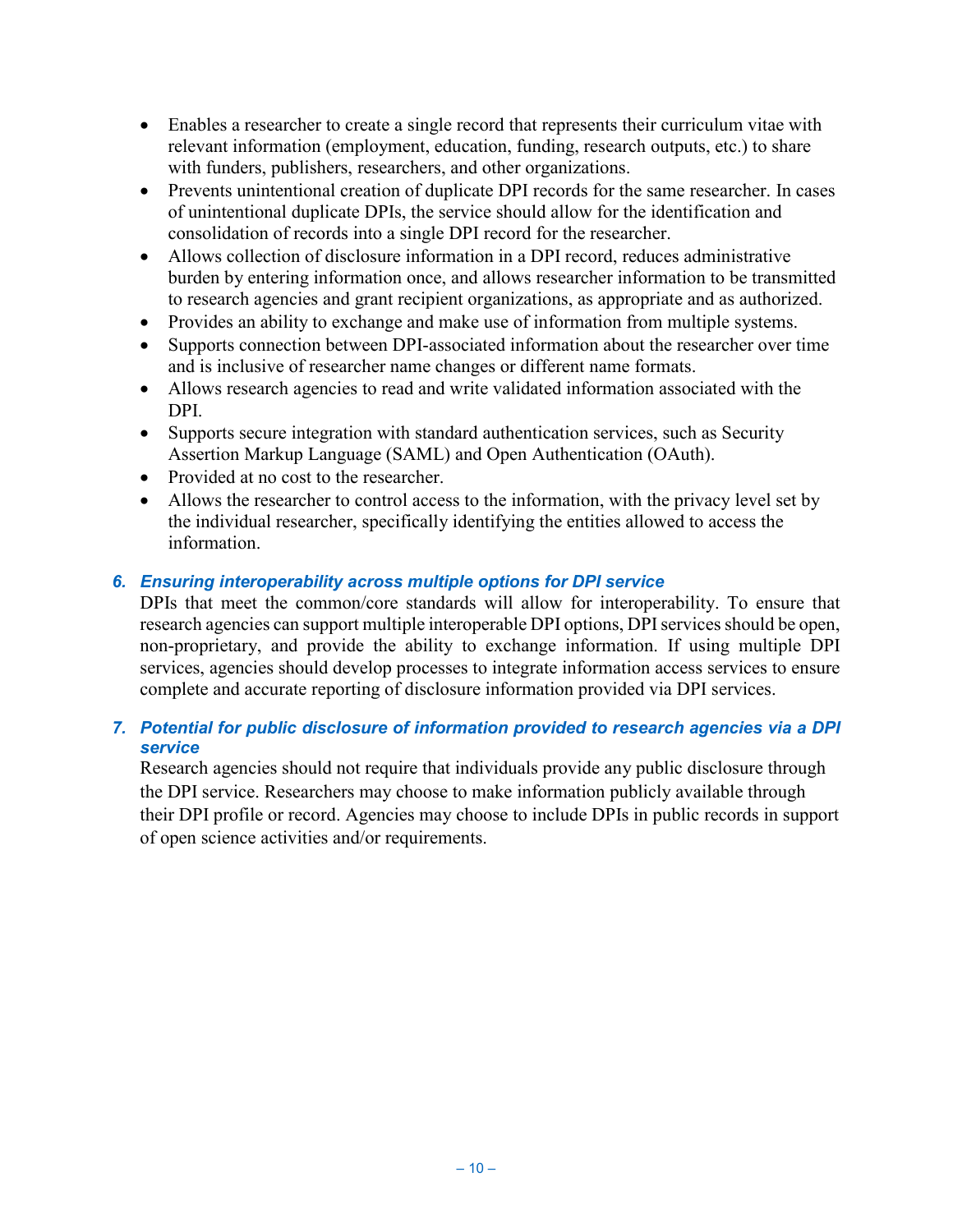## <span id="page-20-0"></span>**Consequences for Violation of Disclosure Requirements**

**Background:** Section 4(b)(ix) of NSPM-33 directs that *"Agencies shall ensure appropriate and effective consequences for violation of disclosure requirements and engagement in other activities that threaten research security and integrity. Depending on the nature of the violation, agencies may consider a range of consequences… In addition to these measures, civil and criminal penalties under U.S. Federal and State laws may apply in some cases, such as when individuals intentionally provide incomplete or incorrect information in the grant funding process, or misappropriate trade secrets or export controlled information. Federal agencies should consult with their Inspectors General, General Counsel, security officers, and/or law enforcement agencies as appropriate, to avoid compromising ongoing investigative and law enforcement activities..."*

**Objective:** Provide guidelines for determining appropriate consequences, consistent with applicable laws and regulations, while preserving an appropriate level of flexibility for agencies and research organizations.

## **Implementation Guidance**

## *1. Consequences for violation of disclosure requirements*

Violation of disclosure requirements may lead to criminal, civil, and/or administrative consequences as may be deemed appropriate based upon the particular facts of the violation. Violations should be thoroughly investigated by the cognizant IGs and referred to criminal and/or civil offices within the Department of Justice, when warranted. Such matters should also be referred to the agency if consideration of administrative actions is deemed appropriate. Such administrative actions may include suspension and debarment of individuals or research organizations, where consistent with 2 CFR § 180 and 48 CFR Part 9.4, and appropriate to protect the integrity of government grant and contract programs.

In addition to suspension and procedures set forth in 2 CFR § 180 and 48 CFR Part 9.4, a research agency may consider action pursuant to other authorities, including but not limited to:

- 2 CFR § 200.206 Federal awarding agency review of risk posed by applicants;
- 2 CFR § 200.208 Specific conditions;
- 2 CFR § 200.339 Remedies for noncompliance**;**
- 2 CFR § 200.340 Termination; and
- 2 CFR § 200.341 Notification of termination requirement.

While retaining appropriate flexibility to determine consequences for violations of disclosure requirements, agencies should consider a common set of factors, where relevant and consistent with applicable laws and regulation, and communicate such factors to the research community.

## *2. Other potential administrative actions available to research agencies to address noncompliance with disclosure requirements*

Depending on the facts surrounding the violation, and consistent with due process requirements, research agencies may consider a range of actions, including upon recommendation of the cognizant OIG. Such actions include, but are not limited to:

• Rejection of an R&D award application;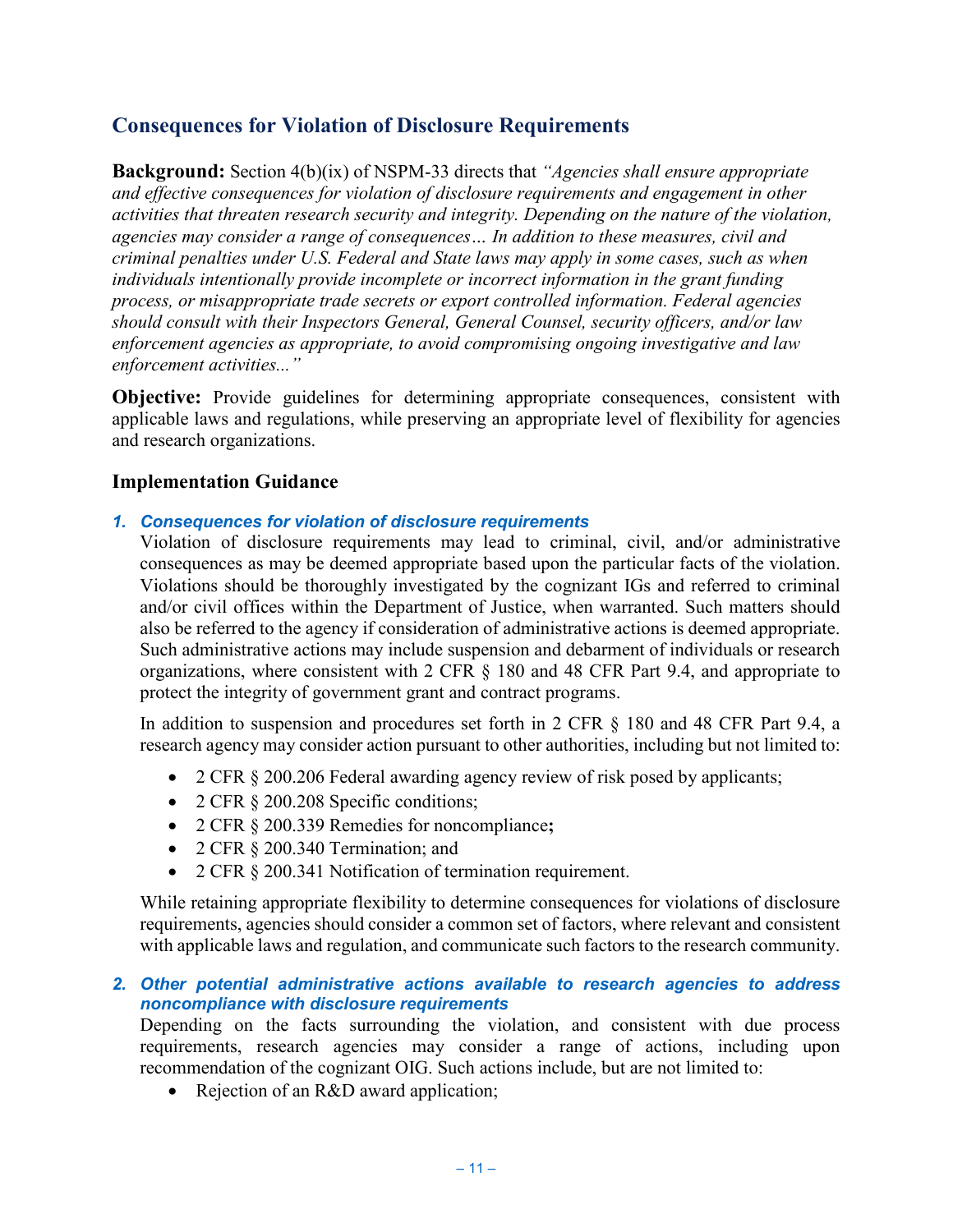- Preserving an R&D award, but requiring or otherwise ensuring that individual(s) do not perform work under the award;
- Ineligibility for participation in U.S. Government review panels and other activities;
- Suspension or termination of Federal employment;
- Suspension or termination of an R&D award;
- Suspension or denial of Title IV funds by the Department of Education; and
- Placement of the individual or research organization in the System for Award Management or Federal Awardee Performance and Integrity Information System to alert other agencies.

## *3. Factors for consideration in determining appropriate administrative actions and other consequences*

Specific considerations apply to some regulatory administrative actions, and are set out in those regulations, along with administrative due process to which the subject of the action is entitled. Regarding other administrative and enforcement actions, agencies may include the following considerations, where relevant and consistent with applicable laws and regulations, in determining appropriate consequences for violations of disclosure requirements:

- Harm or potential harm to the agency, the Federal Government, U.S. taxpayers, and other National interests;
- Intent of the offender:
- The offender's knowledge of requirements;
- Pattern of violation versus isolated incident:
- Existing and timing of self-disclosure;
- Policies, procedures, and training available to the offender; and
- Any other mitigating factors

## *4. Provision of more detailed information regarding administrative remedy and enforcement processes*

Agencies should document procedures, including roles and responsibilities, for addressing failures to disclose required information. The NSTC Subcommittee on Research Security will develop a standard operating procedure template by which research agencies can address, consistent with applicable laws and regulations, possible noncompliance with disclosure requirements on the part of covered individuals and research organizations.

## *5. Encouraging individuals to come forward and correct past omissions*

Agencies will ensure that mechanisms for correcting disclosures exist, are communicated clearly, specify timeframes, and are simple and straightforward to the greatest extent practicable. Agencies should strongly encourage self-disclosure and correction of omissions and inaccuracies, including by ensuring that self-disclosure will be taken into consideration during the process of administrative resolution of noncompliance with disclosure requirements, and by publicly highlighting circumstances or instances where this occurs, where appropriate.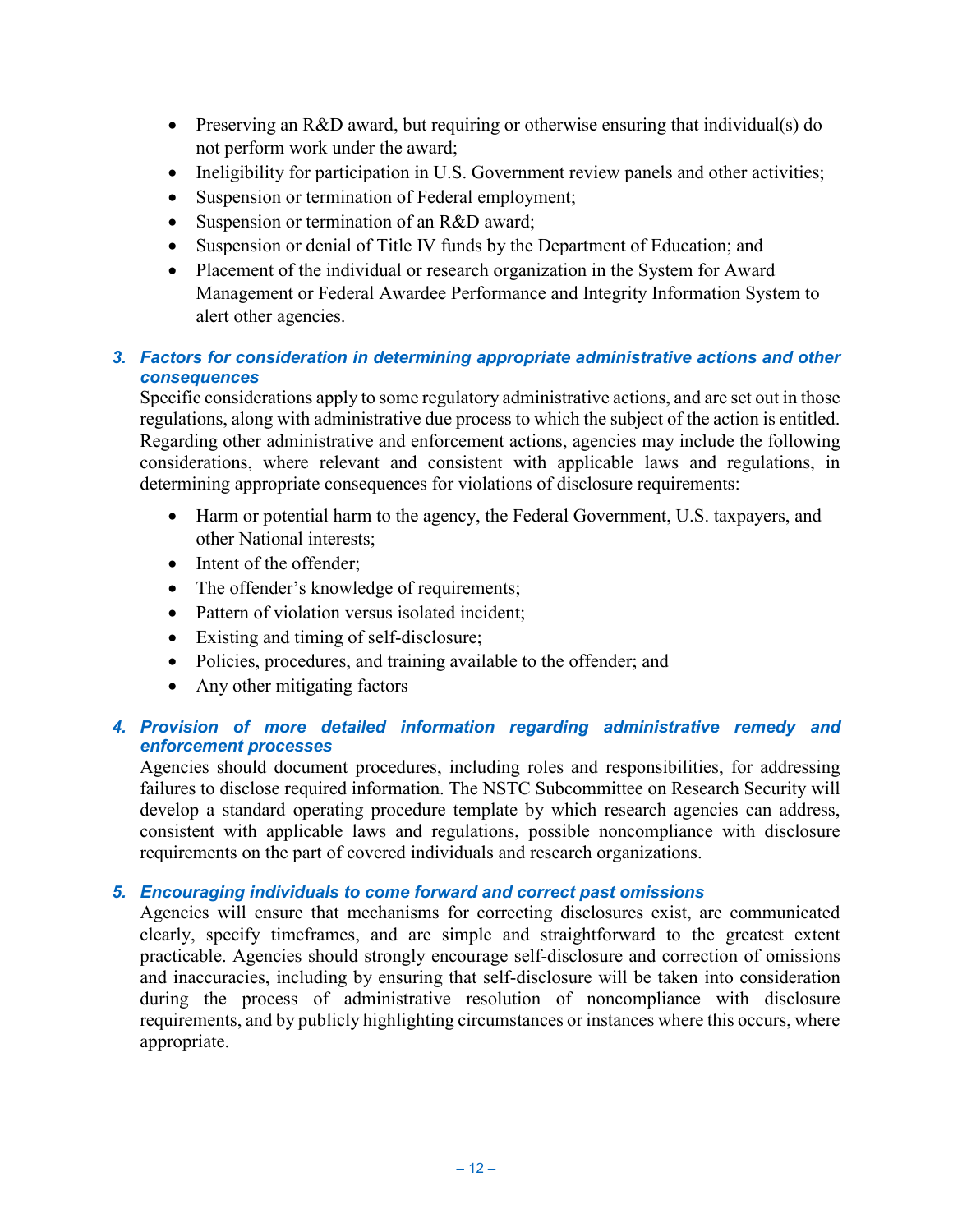## *6. Notice and due process in agency consideration and application of regulatory administrative action*

In accordance with Section 223 of the NDAA for FY 2021, a research agency that intends to take action for failure to comply with disclosure requirements shall, as appropriate and practicable, and in accordance with applicable laws and regulations, notify each individual or research organization subject to such action about the specific reason for the action, and shall provide such individuals and entities with the opportunity to, and a process by which, to contest the proposed action.

### *7. Circumstances for potential imposition of consequences on research organizations*

In accordance with Section 223 of the NDAA for FY 2021, an administrative remedy or enforcement action, including those listed in Subsection 2 of this section, may be taken by a research agency against a research organization only in cases in which (a) the organization did not meet requirements for entities to certify that covered individuals have been made aware of disclosure requirements; (b) the organization knew that a covered individual failed to disclose required information and the research organization did not take steps to remedy such nondisclosure before the application was submitted; or (c) the head of the research agency concerned determines that the organization is owned, controlled, or substantially influenced by a covered individual; and such individual knowingly failed to disclose required information.

Where applicable, research agencies may apply other non-enforcement administrative actions and remedies to research organizations for noncompliance with disclosure requirements, including those recommended by the cognizant OIG, and including but not limited to those listed in the table below.

Table 3. Examples of non-enforcement administrative actions and remedies that may apply to research organizations for noncompliance with disclosure requirements.

| Category                                 | <b>Examples</b>                                                                                                                                                                                                                                                                                                                                                                                                                                                                                              | <b>Citation</b>                                                    |
|------------------------------------------|--------------------------------------------------------------------------------------------------------------------------------------------------------------------------------------------------------------------------------------------------------------------------------------------------------------------------------------------------------------------------------------------------------------------------------------------------------------------------------------------------------------|--------------------------------------------------------------------|
| Monitoring/<br>administrative<br>actions | Financial and performance reports<br>$\bullet$<br>Site visits<br>$\bullet$<br>Video conferences, telephone calls, e-mails<br>$\bullet$                                                                                                                                                                                                                                                                                                                                                                       | 2 CFR §200.329,<br>Monitoring and reporting<br>program performance |
| Remedies for<br>noncompliance            | Specific award conditions<br>٠<br>Require payments as reimbursements rather than in advance<br>$\bullet$<br>Withhold authority to proceed to next phase pending evidence<br>$\bullet$<br>of acceptable performance within a given performance period<br>Require additional, more detailed financial reports<br>$\bullet$<br>Require additional project monitoring<br>٠<br>Require the organization to obtain technical or management<br>٠<br>assistance<br>Establish additional prior approvals<br>$\bullet$ | 2 CFR §200.208,<br>Specific conditions.                            |
|                                          | Withhold cash payments pending correction of the deficiency<br>$\bullet$<br>Disallow all or part of the cost of the activity/action not in<br>$\bullet$<br>compliance<br>Wholly or partly suspend or terminate the Federal award<br>٠<br>Withhold further Federal awards for the project or program<br>٠                                                                                                                                                                                                     | 2 CFR §200.339,<br>Remedies for<br>noncompliance                   |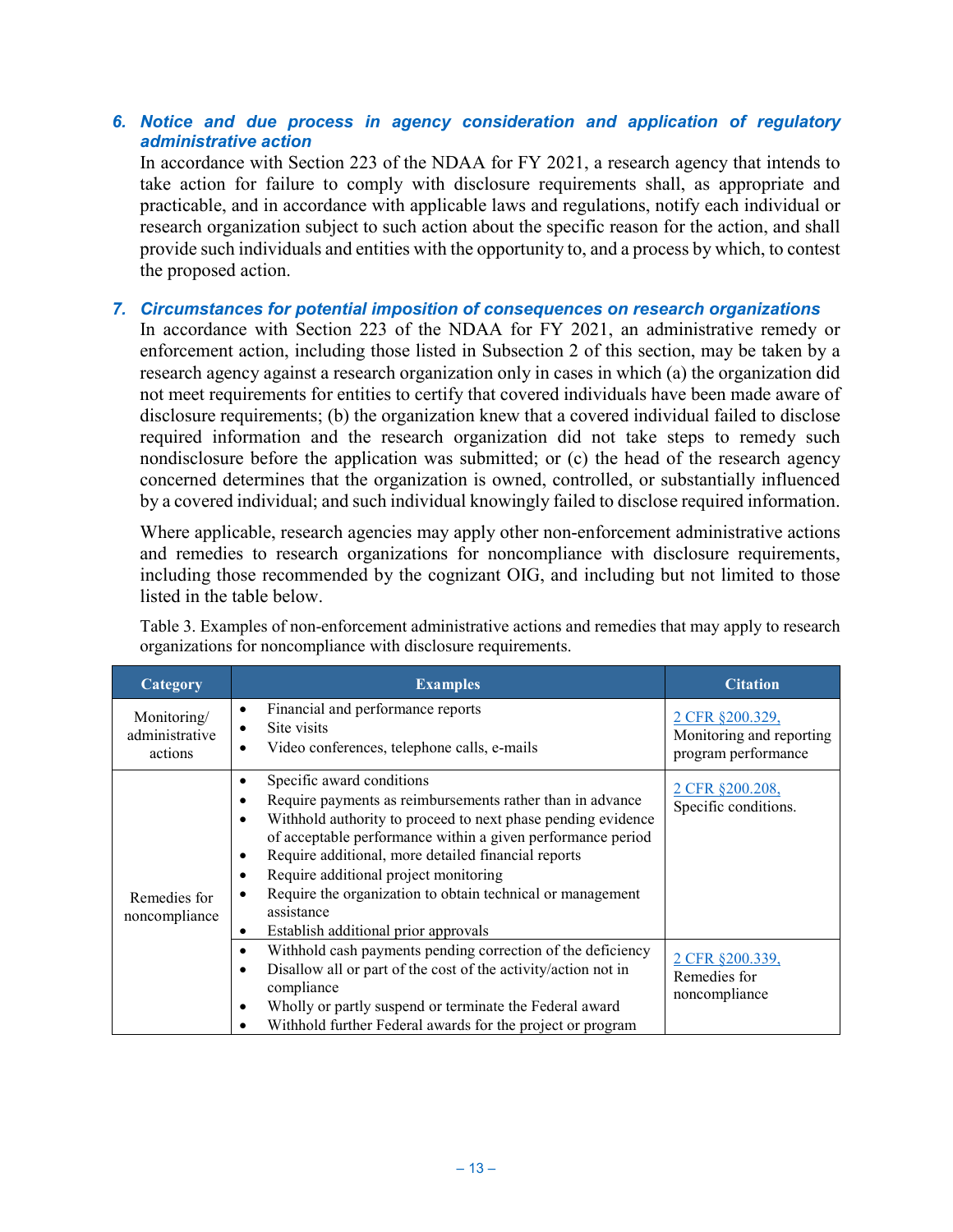## *8. Circumstances for potential suspension or denial of Higher Education Act (HEA) Title IV funds*

Termination, suspension, or limitation by the Department of Education of an institution's participation in HEA Title IV programs (which would result in the denial of Federal student financial aid to its students) may be appropriate in cases where a failure to disclose foreign gifts or contracts constitutes a violation of a requirement under the HEA (e.g., HEA Section 117 disclosure requirements). Any proposed action under this provision must comply with the HEA's requirements for notice and opportunity of a hearing. Failure to meet disclosure requirements under other authorities (e.g., Section 223 of the NDAA for 2021) would not be subject to the remedies under the HEA.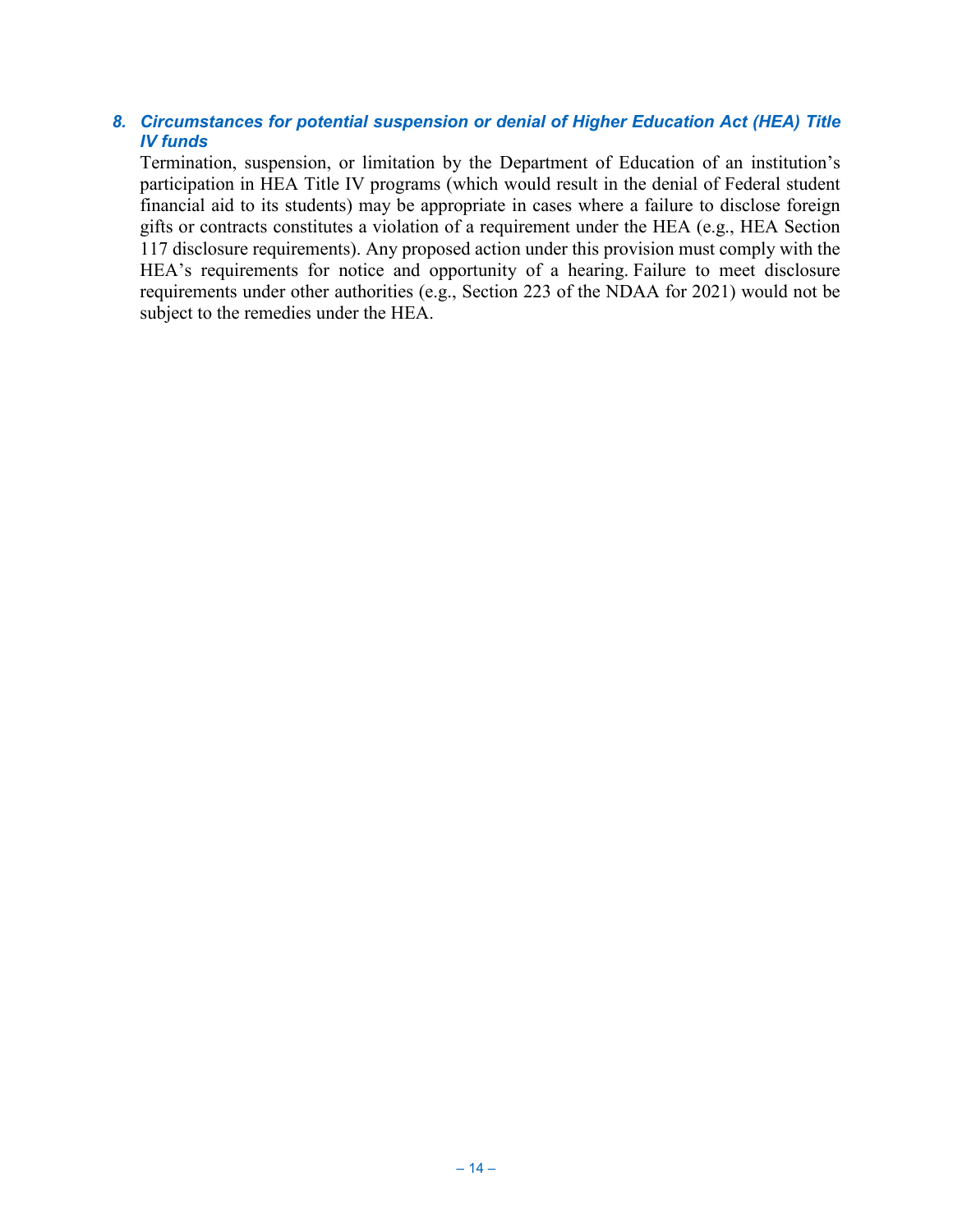## <span id="page-24-0"></span>**Information Sharing**

**Background:** Section 4(e) of NSPM-33 directs that "*To strengthen the effectiveness of response measures, heads of agencies shall share information about violators (e.g., those who violate disclosure or other policies promulgated pursuant to this memorandum, participate in foreign government-sponsored talent recruitment programs contrary to policies issued pursuant to section 4(c)(ii), or whose activities clearly demonstrate an intent to threaten research security and integrity) across Federal funding institutions and with Federal law enforcement agencies, the DHS, and State, to the extent that such sharing is consistent with privacy laws and other legal restrictions, and does not interfere with law enforcement or intelligence activities. Where appropriate and consistent with due process, privacy considerations, and all other applicable law, heads of agencies should consider providing notice to other Federal funding institutions in cases where significant concerns have arisen but a final determination has not yet been made."*

**Objective:** Provide clarity regarding circumstances when agencies may share information regarding violations and potential violations,<sup>[10](#page-24-1)</sup> and provide assurance regarding how such sharing will be limited to respect privacy and other legal and reasonable protections.

## **Implementation Guidance**

*1. Circumstances for research agency sharing with other agencies information about violations of disclosure requirements* 

Research agencies should share information about violations of disclosure requirements, consistent with due process, privacy considerations, and all other applicable laws:

- Where potentially relevant to other research agency management of Federal R&D funding. Examples include when a research agency identifies:
	- o That a covered individual has an undisclosed affiliation with a foreign research organization and is also funded by other research agencies.
	- o That a covered individual has undisclosed funding from another research agency, including indication of undisclosed duplicative funding (overlapping funding to a single PI).
	- o Identical proposals from one or more PIs, where one or more is funded by other research agencies.
- Once an administrative or enforcement action is taken.
	- o Notification is required for some actions. For example, suspension or debarment determination is recorded in the System for Award Management (SAM.gov).
- In support of risk analysis and lessons learned, particularly where agencies have taken steps to reduce the risk of re-identifying individuals, to the greatest extent practicable.

<span id="page-24-1"></span><sup>&</sup>lt;sup>10</sup> In this context, a "violation" may be established through a criminal, civil, or administrative process; a "potential violation" merits further investigation by appropriate authorities.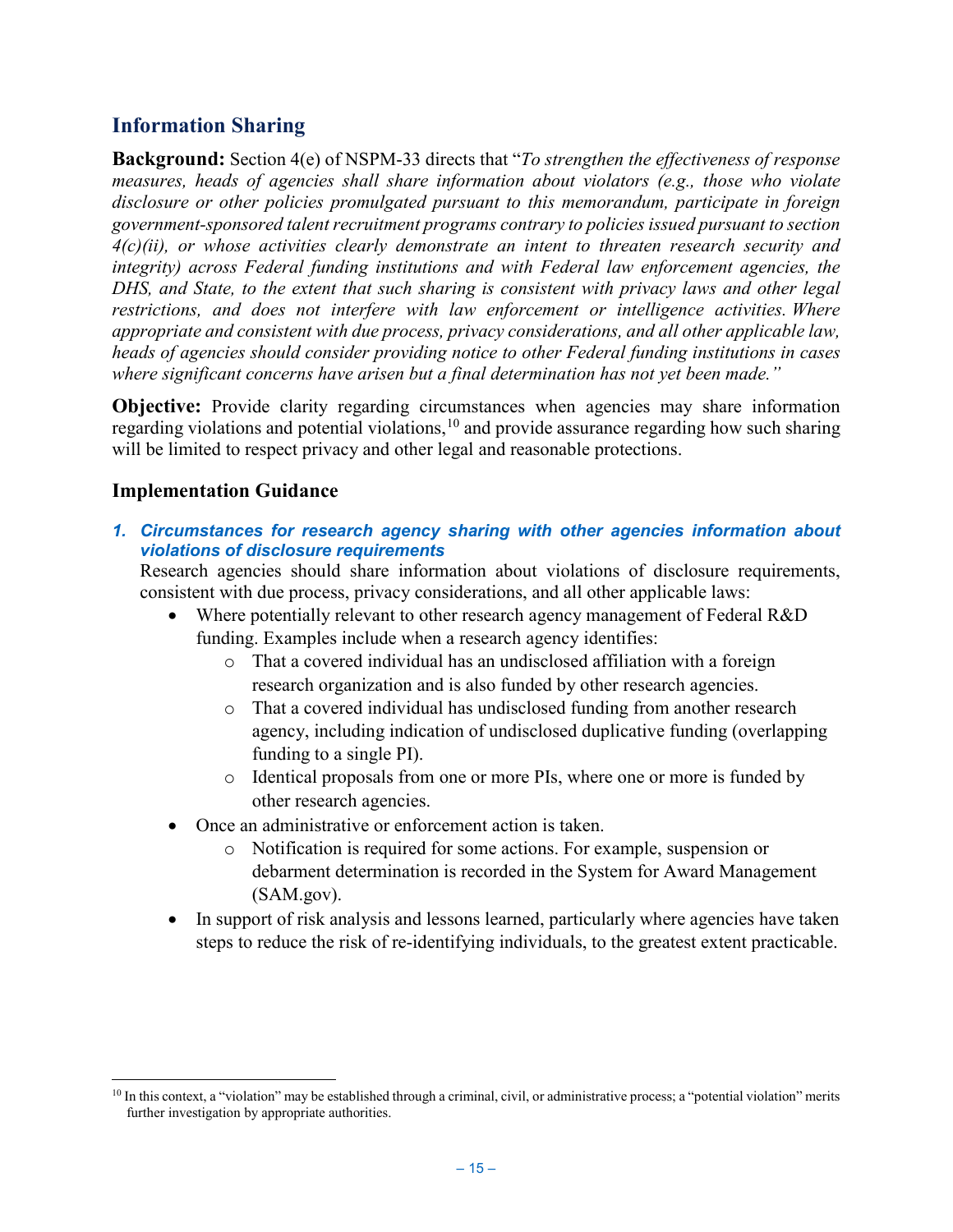## *2. Circumstances for appropriate research agency sharing of information prior to final determination of a violation*

Research agencies should share information with other agencies prior to a final determination of a violation in the following circumstances, consistent with due process, privacy considerations, and all other applicable law:

- Where potentially relevant to other research agency management of Federal R&D funding. This includes indications of the example circumstances listed in Subsection 1 of this section.
- When referring to an appropriate law enforcement or other agency or entity for further investigation and/or consideration of enforcement or administrative action.
- In support of risk analysis/analytics to better understand scope and scale of research security challenges, particularly where agencies have taken steps to reduce the risk of re-identifying individuals, to the greatest extent practicable.

## *3. Mechanisms for research agency sharing of information regarding violations with each other and with the public*

Mechanisms for research agency sharing of information regarding violations related to research security and integrity include the following:

- Agencies use the System for Award Management website (SAM.gov) as the information sharing mechanism for government-wide exclusions (e.g. suspension or debarment), including voluntary exclusions, issued in response to violations.
- Agencies use the Federal Awardee Performance and Integrity Information System (FAPIIS) to notify other agencies regarding actions including, but not limited to: criminal, civil, and administrative proceedings in connection with Federal awards; administrative agreements issued in lieu of suspension or debarment; and award terminations for default, for cause, and for material failure to comply.
- Agencies may publish mandatory and agency-level exclusions in SAM.gov under the Prohibition/Restriction section, on the Federal Register, and/or agency websites.
- Whenever feasible, agencies should seek to publicly share information about results of risk analyses and administrative remedy and enforcement processes to maximize transparency and enhance public understanding of research security risks and the consequences of confirmed violations.
- *4. Mechanisms for research agency sharing of information regarding potential violations* IGs are required to report expeditiously to the Attorney General whenever the IG has reasonable grounds to believe there has been a violation of Federal criminal law [Section 4(d) of the Inspector General Act of 1978, as amended (IG Act)]. The Attorney General Guidelines for OIGs with statutory law enforcement pursuant to Section 6(e)(4) of the IG Act requires OIGs and the Federal Bureau of Investigation mutually to notify each other in all matters involving fraud against the Federal Government. OIGs may coordinate with other law enforcement agencies on a need-to-know basis consistent with their respective routine uses for investigative records.

In addition to leveraging existing mechanisms where appropriate, research agencies should coordinate to establish improved mechanisms for sharing information among research agencies and their program offices.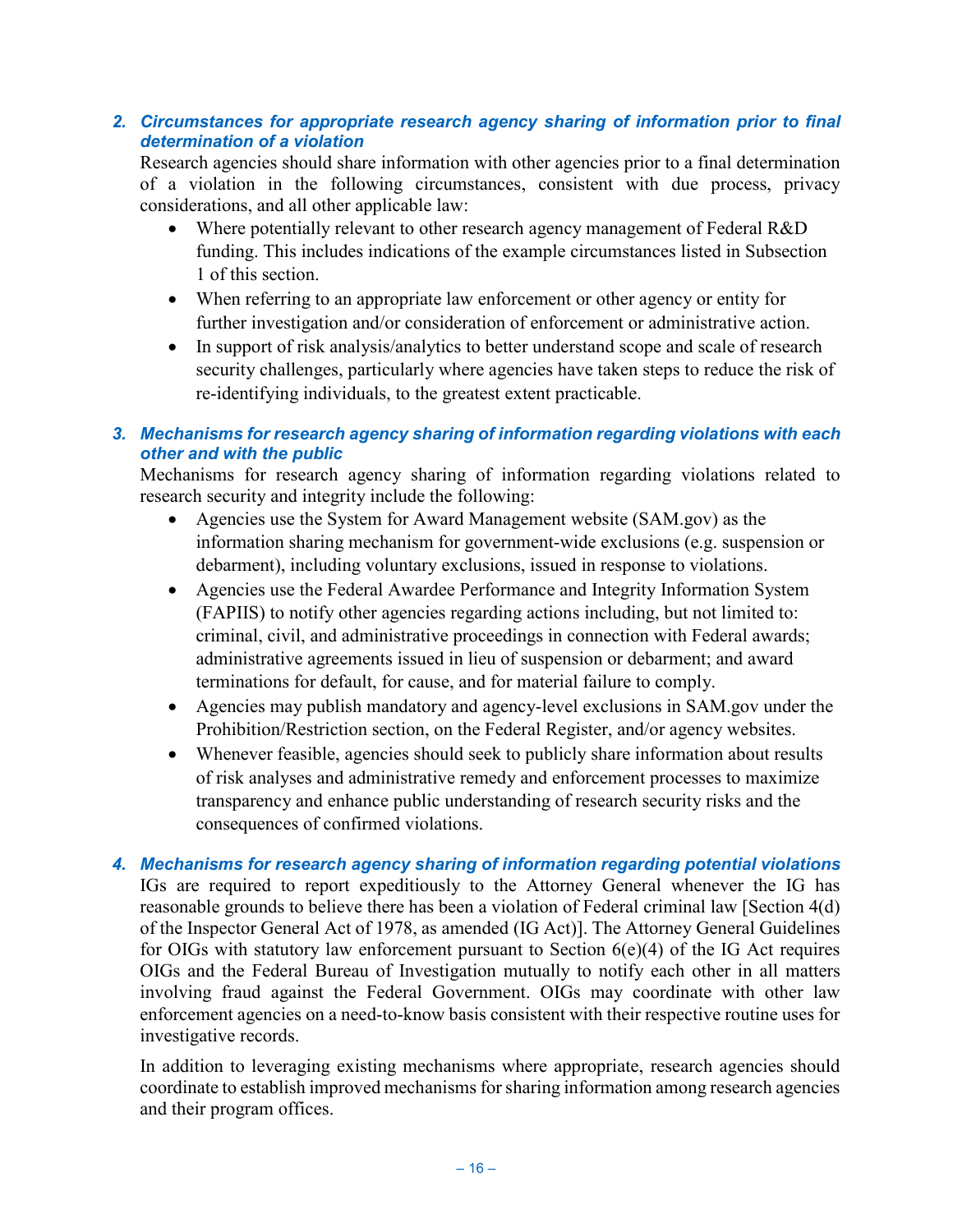## *5. Proper sharing of information about violations and potential violations*

<span id="page-26-0"></span>Agencies will ensure that sharing of information about violations and potential violations is appropriate and consistent with applicable laws, regulations, and policy. Agencies will work with their senior agency officials for privacy to ensure compliance with applicable privacy requirements in statute, regulation, and policy, such as those related to the Privacy Act of 1974. Agencies will evaluate the extent to which routine uses identified in existing system of records notices sufficiently address information sharing associated with research security and, where necessary, develop new routine uses for relevant research agencies to share with each other information related to violations and potential violations of disclosure requirements.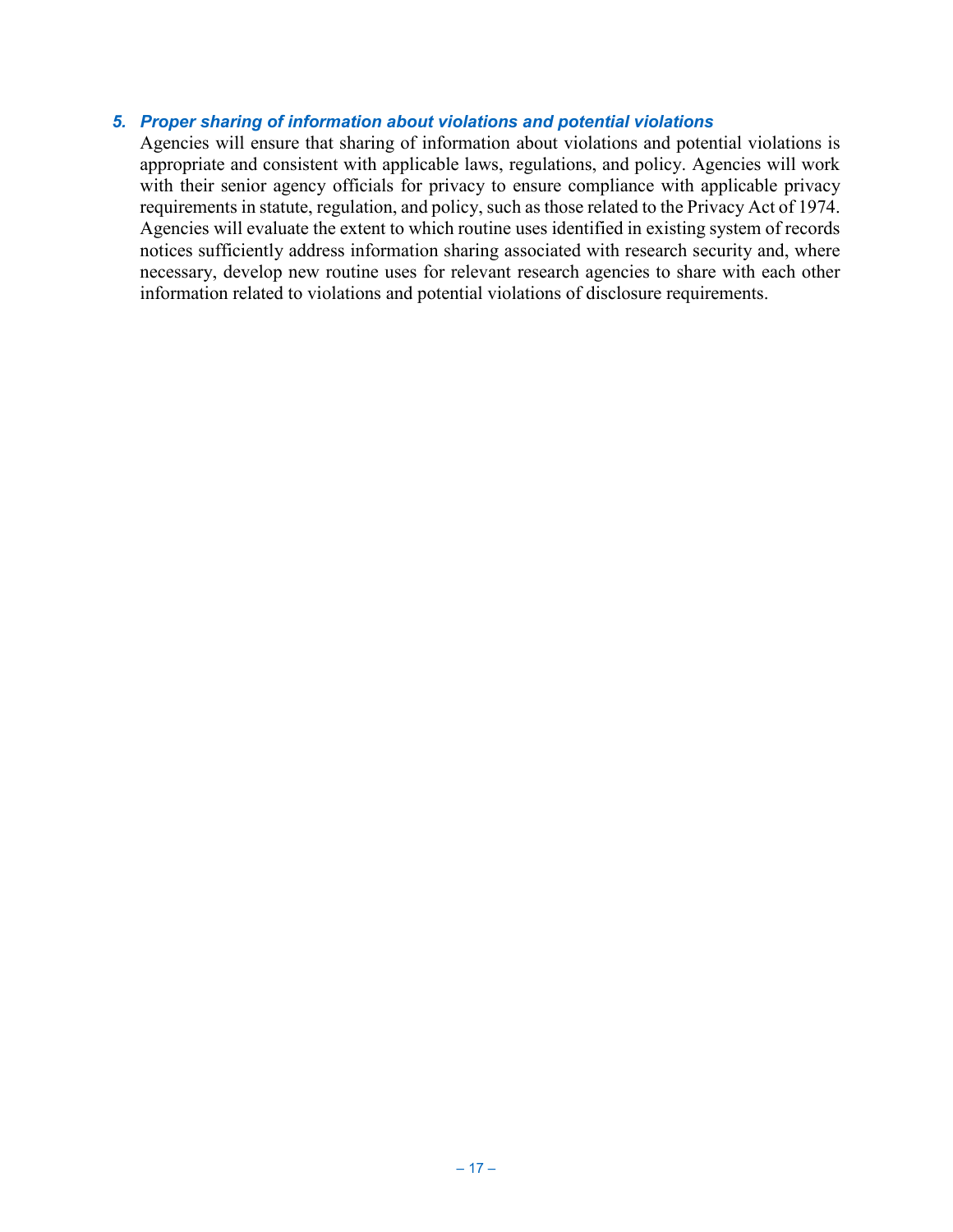## **Research Security Programs**

**Background:** Section 4(g) of NSPM-33 directs that by January 14, 2022, "*heads of funding agencies shall require that research institutions receiving Federal science and engineering support in excess of 50 million dollars per year certify to the funding agency that the institution has established and operates a research security program. Institutional research security programs should include elements of cyber security, foreign travel security, insider threat awareness and identification, and, as appropriate, export control training. Heads of funding agencies shall consider whether additional research security program requirements are appropriate for institutions receiving Federal funding for R&D in critical and emerging technology areas with implications for United States national and economic security."*

**Objective:** Provide clarity regarding research security program requirements, how research organizations will be expected to satisfy the requirement, and how agencies will contribute to program content development.

## **Implementation Guidance**

## *1. Requirements for research security programs*

NSPM-33 requires a certification from research organizations awarded in excess of \$50 million per year in total Federal research funding that they have implemented a research security program that includes the four elements highlighted in NSPM-33:

- (1) Cybersecurity (see Subsection 6 below)
- (2) Foreign travel security. Agencies should require that research organizations maintain international travel policies for faculty and staff traveling for organization business, teaching, conference attendance, research purposes, or any offers of sponsored travel that would put a person at risk. Such policies should include an organizational record of covered international travel by faculty and staff and, as appropriate, a disclosure and authorization requirement in advance of international travel, security briefings, assistance with electronic device security (smartphones, laptops, etc.), and preregistration requirements.
- (3) Research security training. Agencies should require that, as part of their research security programs, research organizations provide training to relevant personnel on research security threat awareness and identification, including insider threat training where applicable. Research organizations should consider incorporating relevant elements of research security into existing training on responsible and ethical conduct of research for faculty and students. In addition to periodic training, research organizations should conduct tailored training in the event of a research security incident.
- (4) Export control training, as appropriate. Agencies should require that research organizations conducting R&D that is subject to export control restrictions provide training to relevant personnel on requirements and processes for reviewing foreign sponsors, collaborators and partnerships, and for ensuring compliance with Federal export control requirements and restricted entities lists.

Agencies should require that, as part of their research security program, research organizations designate a research security point of contact (POC) and provide publicly accessible means to contact that individual (such as through a website or social media).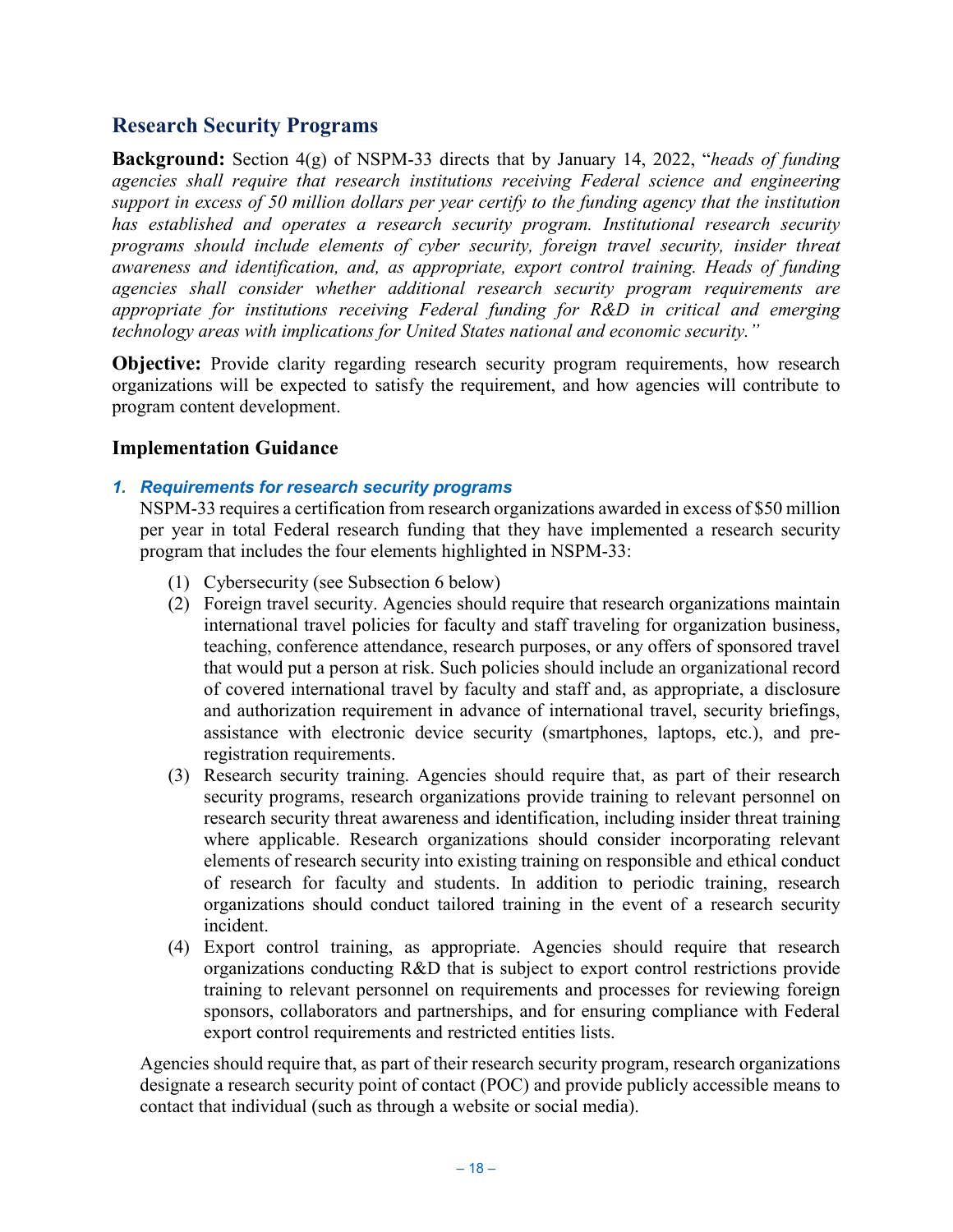Organizations conducting research involving classified or controlled unclassified information (CUI) may combine research security POCs, but such research will otherwise remain subject to already-established security protocols in addition to the more broadly applicable standards associated with the NSPM-33 research security program requirement. Agencies should not require that research organizations apply the more stringent security protocols appropriate to classified information or CUI to the conduct of fundamental research.

### *2. Determination of which research organizations are subject to the requirement*

Qualifying research organizations should be those that met the \$50 million threshold in total Federal science and engineering support for the previous two fiscal years, as recorded on USASpending.gov.

### *3. Standardization of program requirements across organizations*

All qualifying research organizations, as defined above, should be subject to the standard requirements described in subsection 1 of this section. For any instances in which research agencies determine that additional research security program elements are necessary for Federal R&D funding in critical and emerging technology areas with implications for U.S. national and economic security, the associated requirements should be included within R&D award terms and conditions.

### *4. Process for finalizing and implementing the requirement*

OSTP, in consultation with the NSTC Subcommittee on Research Security, OMB, and external stakeholders, will develop a standardized requirement for uniform implementation across research agencies. Following a 90-day external engagement period, OSTP will complete the standardized requirement in the subsequent 120 days, and, upon completion, work with OMB to develop a plan to implement the standardized requirement. Upon receipt of the standards, relevant research agencies should engage with external stakeholders to ensure that program requirements are appropriate to the broad range of organizations that are subject to the requirement.

### *5. Development of research security program content*

The Federal Government will provide standardized technical assistance to support development of training content and programmatic guidelines, tools, and best practices to be made available to organizations for incorporation into research security programs at their discretion. In particular, agencies represented on the National Counterintelligence Task Force, in conjunction with the National Counterintelligence and Security Center, will jointly develop content that research organizations can leverage to meet requirements for research security programs and training. In concert, the Federal Government should consider supporting the formation of a community consortium to develop and maintain research security program information and implementation resources for research organizations, to include resources suitable for use within research security programs. To the greatest extent practicable, development of program content should be a collaborative effort between the government and organizations.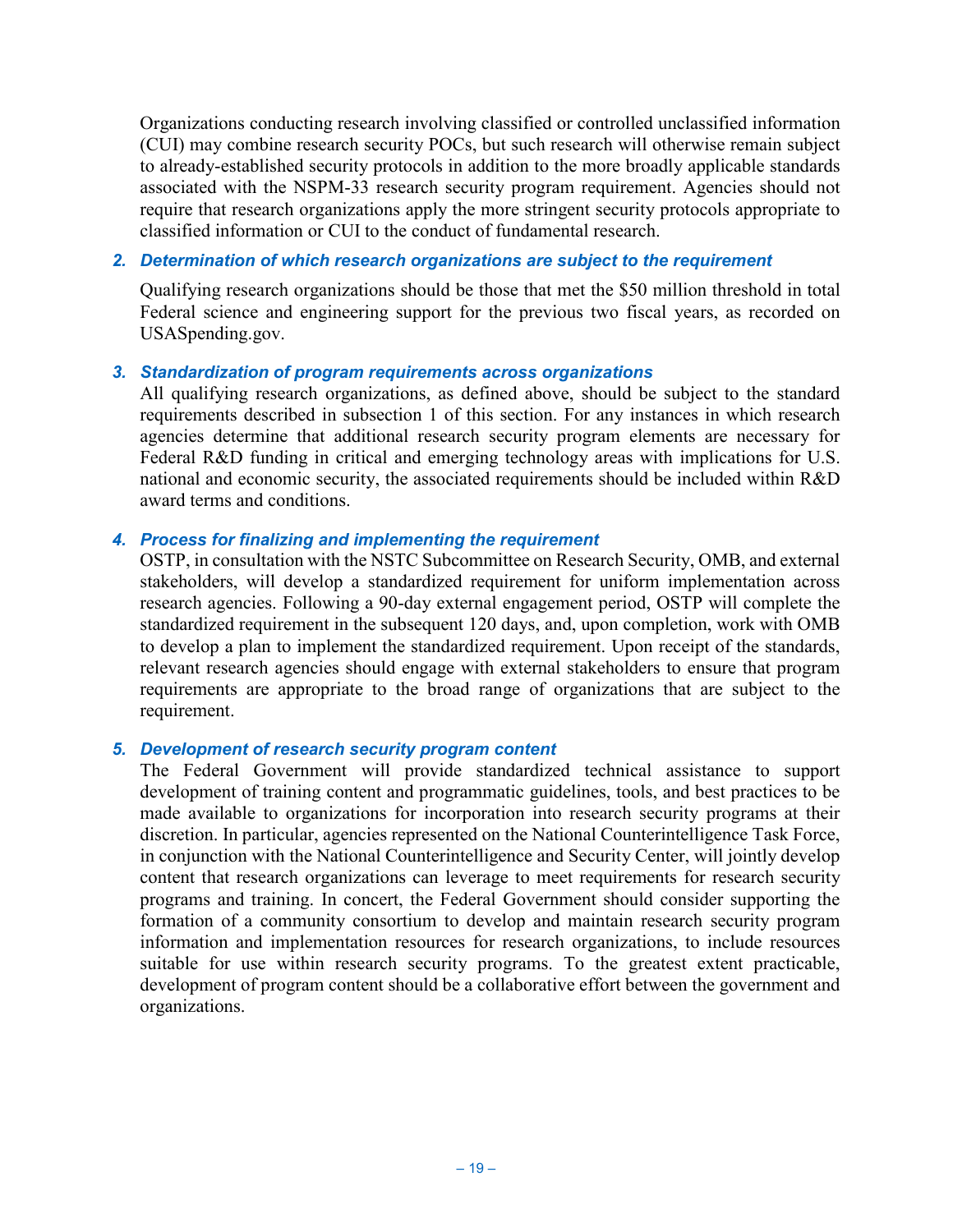## *6. Ensuring that cybersecurity elements of research security programs meet the objectives of the requirement*

Agencies should require that research organizations satisfy the cybersecurity element of the research security program requirement by applying the following basic safeguarding protocols and procedures:

- Provide regular cybersecurity awareness training for authorized users of information systems, including in recognizing and responding to social engineering threats and cyber breaches.
- Limit information system access to authorized users, processes acting on behalf of authorized users, or devices (including other information systems).
- Limit information system access to the types of transactions and functions that authorized users are permitted to execute.
- Verify and control/limit connections to and use of external information systems.
- Control any non-public information posted or processed on publicly accessible information systems.
- Identify information system users, processes acting on behalf of users, or devices.
- Authenticate (or verify) the identities of those users, processes, or devices, as a prerequisite to allowing access to organizational information systems.
- Monitor, control, and protect organizational communications (*i.e*., information transmitted or received by organizational information systems) at the external boundaries and key internal boundaries of the information systems.
- Implement subnetworks for publicly accessible system components that are physically or logically separated from internal networks.
- Provide protection of scientific data from ransomware and other data integrity attack mechanisms.
- Identify, report, and correct information and information system flaws in a timely manner.
- Provide protection from malicious code at appropriate locations within organizational information systems.
- Update malicious code protection mechanisms when new releases are available.
- Perform periodic scans of the information system and real-time scans of files from external sources as files are downloaded, opened, or executed.

Additional cybersecurity requirements, for example, those provided by the National Institute of Standards and Technology (NIST), will apply in some cases, such as for research involving classified information or CUI.

## *7. Certification of compliance with the requirement*

Once the research security requirement is finalized and further guidance is available, it is expected that research organizations will be required to provide certification of compliance with the research security program requirement. OSTP, in consultation with the NSTC Subcommittee on Research Security and OMB plan to develop a single certification standard and process that will apply across all research agencies. This approach will be less burdensome than integrating an organizational certification into the R&D award application process.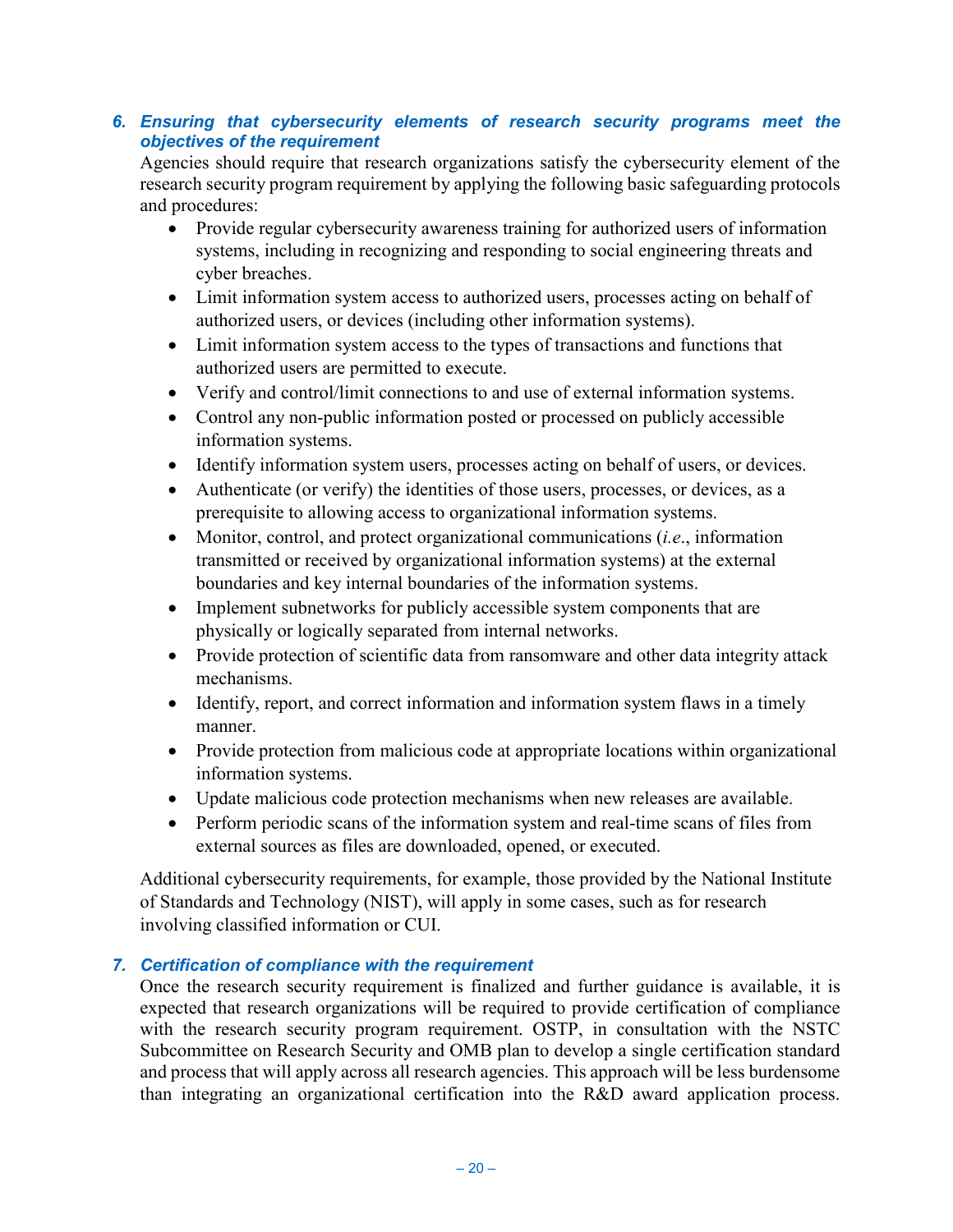Research organizations are required to maintain a description of the research security program, and to provide such documentation within 30 days of a request from a research agency that is funding an R&D award or considering an application for R&D award funding to that research organization. In addition, research agencies should consider integrating the research security program requirement into the Compliance Supplement's Research and Development Cluster audit guidance as part of the single audit of Federal grant and assistance programs (2 C.F.R. Part 200, Appendix XI).

### *8. Discretion of research organizations in structuring research security programs*

Research organizations should be provided flexibility to structure the organization's research security program to best serve its particular needs, and to leverage existing programs and activities where relevant, provided that the organization implements all required program components. Some research organizations may choose to integrate research security requirements into existing programs—such as existing cybersecurity programs and responsible and ethical conduct in research training—to maximize efficiency. Research organizations should be strongly encouraged to integrate some or all elements into a coherent research security program, where applicable and feasible.

### *9. Timeline for research organizations to establish compliance*

Qualifying research organizations should establish a research security program as soon as possible, but should be provided one year from date of issuance of the formal requirement to comply. Organizations that become subject to the requirement in subsequent years should similarly be provided one additional year to comply.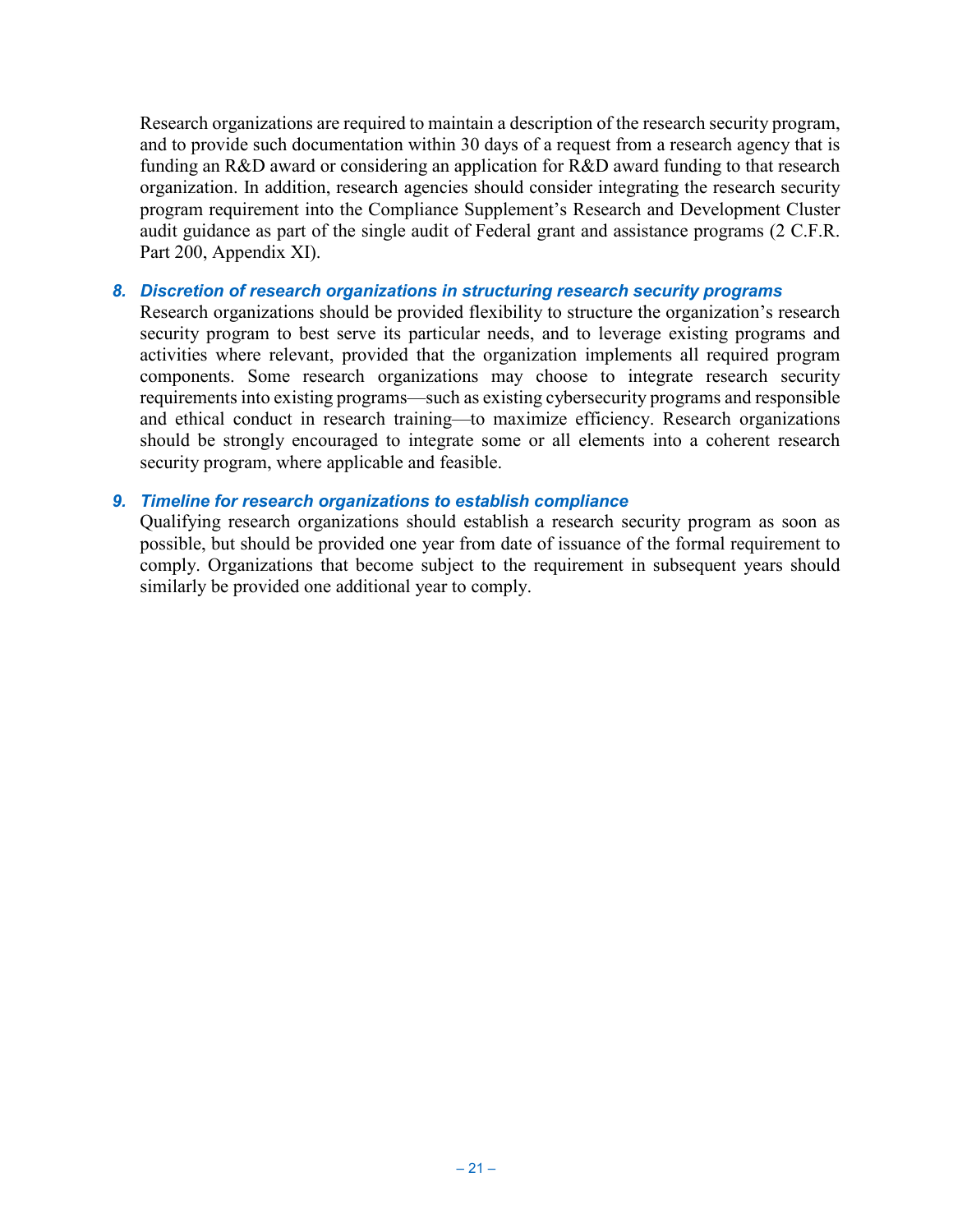## <span id="page-31-0"></span>**Appendix: Definitions**

**Conflict of commitment** – Situation in which an individual accepts or incurs conflicting obligations between or among multiple employers or other entities. Many organizational policies define conflicts of commitment as conflicting commitments of time and effort, including obligations to dedicate time in excess of organizational or research agency policies or commitments. Other types of conflicting obligations, including obligations to improperly share information with, or to withhold information from, an employer or research agency, can also threaten research security and integrity, and are an element of a broader concept of conflicts of commitment used in this document.

**Conflict of interest** – Situation in which an individual, or the individual's spouse or dependent children, has a significant financial interest, or financial relationship that could directly and significantly affect the design, conduct, reporting, or funding of research.

**Controlled unclassified information** (CUI) – Information that requires safeguarding or dissemination controls consistent with applicable laws, regulations, and Government-wide policies, but is not classified.

**Covered individual** or **Senior/key personnel** – an individual who (a) contributes in a substantive, meaningful way to the scientific development or execution of a research and development project proposed to be carried out with a research and development award from a Federal research agency; and (b) is designated as a covered individual by the Federal research agency concerned. Consistent with NSPM-33, this means principal investigators (PIs) and other senior/key personnel seeking or receiving Federal research and development funding (i.e., extramural funding) and researchers at Federal agency laboratories and facilities (i.e., intramural researchers, whether or not federally employed), including Government-owned, contractor-operated laboratories and facilities.

**Current and pending research support** – (a) All resources made available, or expected to be made available, to an individual in support of the individual's research and development efforts, regardless of (i) whether the source is foreign or domestic; (ii) whether the resource is made available through the entity applying for a research and development award or directly to the individual; or (iii) whether the resource has monetary value; and (b) includes in-kind contributions requiring a commitment of time and directly supporting the individual's research and development efforts, such as the provision of office or laboratory space, equipment, supplies, employees, or students. This term has the same meaning as the term **Other Support** as applied to researchers in NSPM-33: For researchers, Other Support includes *all* resources made available to a researcher in support of and/or related to *all* of their professional R&D efforts, including resources provided directly to the individual rather than through the research organization, and regardless of whether or not they have monetary value (e.g., even if the support received is only in-kind, such as office/laboratory space, equipment, supplies, or employees). This includes resource and/or financial support from all foreign and domestic entities, including but not limited to, gifts provided with terms or conditions, financial support for laboratory personnel, and participation of student and visiting researchers supported by other sources of funding.

**Digital persistent identifier (DPI or digital PID)** – A digital identifier that is globally unique, persistent, machine resolvable and processable, and has an associated metadata schema. Consistent with NSPM-33, digital persistent identifiers for individuals are used to disambiguate and identify an individual person.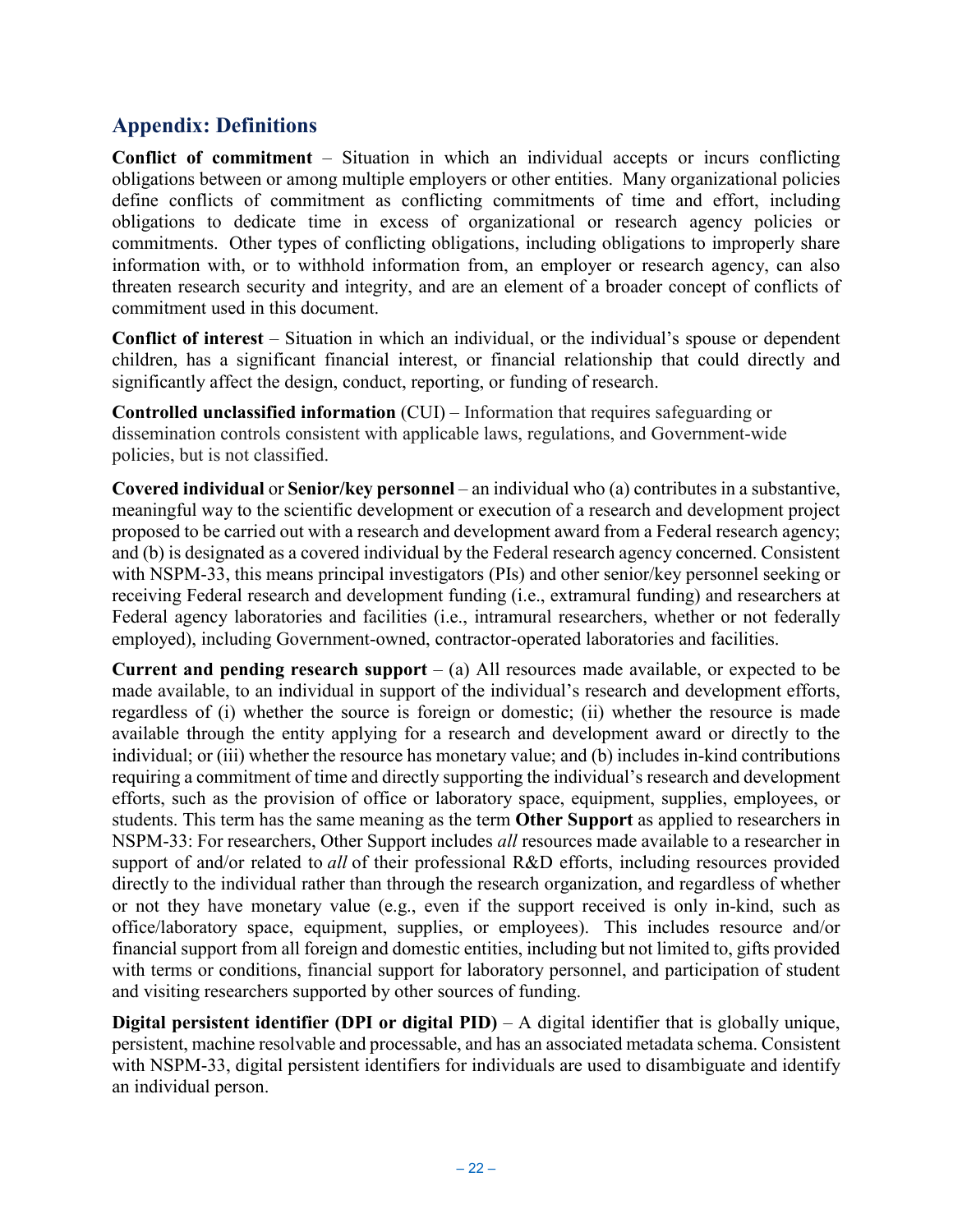**Research Organization** – An entity that has applied for or received an R&D award from a Federal research agency. This term has the same meaning as "entity" as defined in Section 223 of the NDAA for 2021.

**Federal research agency or Research agency** – Any Federal department or agency with an annual extramural research expenditure of over \$100,000,000. This term has the same meaning as "funding agency" in NSPM-33.

**Foreign government-sponsored talent recruitment program** – Effort organized, managed, or funded by a foreign government, or a foreign government instrumentality or entity, to recruit science and technology professionals or students (regardless of citizenship or national origin, or whether having a full-time or part-time position). Some foreign government-sponsored talent recruitment programs operate with the intent to import or otherwise acquire from abroad, sometimes through illicit means, proprietary technology or software, unpublished data and methods, and intellectual property to further the military modernization goals and/or economic goals of a foreign government. Many, but not all, programs aim to incentivize the targeted individual to relocate physically to the foreign state for the above purpose. Some programs allow for or encourage continued employment at United States research facilities or receipt of Federal research funds while concurrently working at and/or receiving compensation from a foreign institution, and some direct participants not to disclose their participation to United States entities. Compensation could take many forms including cash, research funding, complimentary foreign travel, honorific titles, career advancement opportunities, promised future compensation, or other types of remuneration or consideration, including in-kind compensation.

**Gift** – Includes any gratuity, favor, discount, entertainment, hospitality, loan, forbearance, license, special access, equipment time, samples, research data, or other item having monetary value. A gift also includes services as well gifts of training, transportation, local travel, lodging, meals, research hours, whether provided in-kind, by purchase of a ticket, payment in advance, or reimbursement after the expense has occurred. A gift by definition is given without expectation of anything in return.

**Honorarium** – A payment of money or anything of value for an appearance, speech, article, or other form of compensation or award.

**Insider threat** – The potential for an insider to use their authorized access or understanding of an organization to harm that organization. This harm can include malicious, complacent, or unintentional acts that negatively affect the integrity, confidentiality, and availability of the organization, its data, personnel, or facilities.<sup>[11](#page-32-0)</sup>

**Intramural Researcher** – An agency employee who conducts research supported by the agency in which they are employed.

**Research and development** (R&D) – Incudes basic research, applied research, and experimental development. Basic research is experimental or theoretical work undertaken primarily to acquire new knowledge of the underlying foundations of phenomena and observable facts. Applied research is original investigation undertaken in order to acquire new knowledge, and directed primarily towards a specific practical aim or objective. Experimental development is creative and systematic work, drawing on knowledge gained from research and practical experience, which is

<span id="page-32-0"></span> <sup>11</sup>https://www.cisa.gov/sites/default/files/publications/Insider%20Threats%20101%20What%20You%20Need%20to%20Know\_ 508.pdf